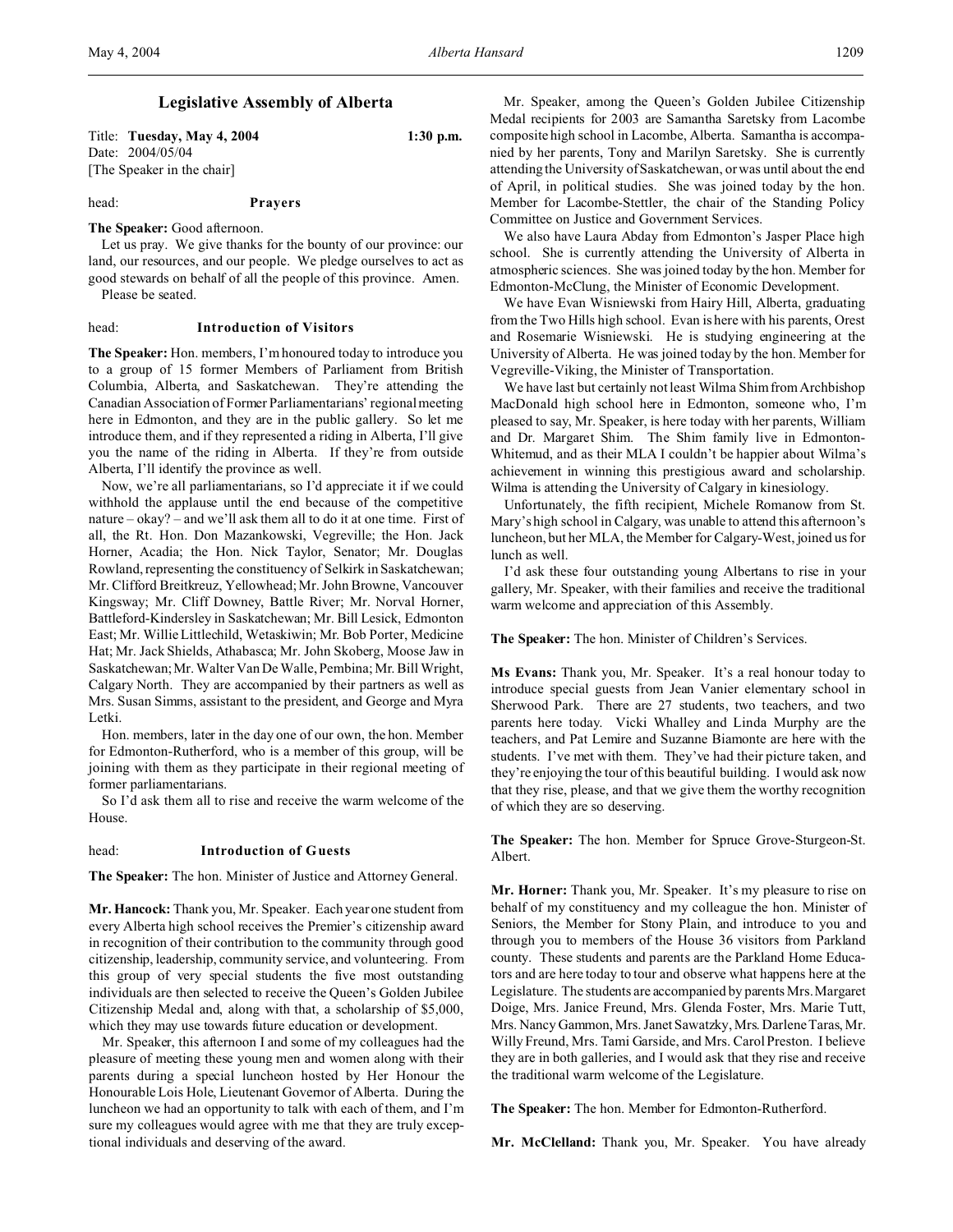introduced Mr. Willie Littlechild, but perhaps members and those joining us in the gallery would be interested in knowing that Mr. Littlechild has been given a singular honour in being Canada's – I believe that it's Canada's, but it could be the United Nations – representative for aboriginal peoples. Mr. Littlechild, if you would stand and receive the recognition of the House for that honour.

**The Speaker:** The hon. Member for Edmonton-Strathcona.

**Dr. Pannu:** Thank you, Mr. Speaker. It gives me a great deal of pleasure to introduce to you and indeed to all members of the Assembly Peyman Razavi. Peyman is a recent graduate of the University of Lethbridge. He has a bachelor's degree in management, and he is here this afternoon to observe the proceedings of the Assembly. Peyman Razavi is seated in the public gallery, and I would ask him to rise and receive the warm welcome of the Assembly.

### head: *1:40* **Oral Question Period**

**The Speaker:** First Official Opposition main question. The hon. Leader of the Official Opposition.

#### **Automobile Insurance Reform**

**Dr. Taft:** Thank you, Mr. Speaker. On December 3 last year the Premier said that he'd consider his government's auto insurance plan, quote, an absolute failure, end quote, if it failed to reduce premiums for 80 per cent of Alberta drivers. Unfortunately, the plan currently before cabinet does not save money for 80 per cent of drivers. My questions are to the Premier. Why is the government considering an auto insurance plan that by the Premier's own definition is an absolute failure?

**Mr. Klein:** Mr. Speaker, first of all, the hon. leader of the Liberal Party is not telling the truth again. There is no document, as far as I know, before cabinet, and I would be the first to know. So that statement is misleading, and before he proceeds, I wish he would stand up and apologize for saying that there is a government document before cabinet, because that is not true.

Mr. Speaker, the regulations surrounding the government's auto insurance reforms are still working through the approval process. As I understand it, it was at a standing policy committee, which is not cabinet, last night. So I can't comment on the speculative media reports about what will or won't be approved. I can tell you that I've heard third-hand – and this is media scuttlebutt. The report that the hon. member alludes to was not a government report. That is being reported by one media outlet. Another media outlet said that it is a government document.

Perhaps the hon. minister can shed some light on the situation.

**Mrs. Nelson:** Mr. Speaker, the hon. Leader of the Opposition has made some bold statements about the path that we're going on for reform of automobile insurance in the province of Alberta. I hope you'll give me the latitude on this.

Let's be very clear. When we started this process, we recognized that we needed to have a fair, accessible, affordable, and comparably priced insurance package within this province. We also recognized that there were spiralling costs that were being incurred last year by people who were purchasing insurance, and to make a long story short, some of the people in the province were not doing that.

So the path that we have gone down is to bring a new structure into Alberta that will bring down insurance premiums so that they are in fact affordable. The process we're into right now is going

through the regulations to back up the legislation that we've already passed in this House to support this structure.

**The Speaker:** The hon. leader.

**Dr. Taft:** Thank you, Mr. Speaker. Why under this government's plan will most good drivers be locked into the highest insurance rates in Alberta history?

**Mr. Klein:** Mr. Speaker, first of all, there is no plan. As I say, no decisions. I would ask the hon. Leader of the Official Opposition to listen very carefully: no decisions have been made about the detailed regulations. No decisions. It has not been to cabinet. It is working its way through SPC. I don't know about the document that was reported in the media, but I will say that it is absolutely premature to be talking about the government breaking its promise. In fact, we don't intend in any way, shape, or form to break our promise.

The reforms, quite simply, are based on personal responsibility. Good drivers will pay competitive rates, and bad drivers will pay more. Our basic goal with auto insurance reform is to have premiums that reward good drivers, penalize bad drivers, as it should be, and provide fair compensation for those who are injured in traffic accidents.

Again I'll have the hon. minister supplement.

**The Speaker:** No. We're spending a lot of time here. The hon. leader.

**Dr. Taft:** Thank you, Mr. Speaker. Well, here's a plan the government could adopt. Why won't the government do what the Alberta Liberals and the vast majority of Albertans want and simply bring in public auto insurance?

**Mr. Klein:** Mr. Speaker, as I've said before in this Legislature, we subscribe to the policy of entrepreneurship and free enterprise, but we do know that there is a problem relative to a privately operated regulated industry, and we want to make that industry more responsive to, first of all, the needs of those in small to medium businesses that have a hard time hiring young drivers because of rising insurance premiums. We want to be able to be in a position to have insurance companies recognize that just because a person is a male between the ages of 16 and 25 doesn't necessarily make that person a bad driver and that therefore good drivers in that age bracket should be rewarded. We don't want to penalize those in the mid brackets, but we want to make sure that older drivers, male drivers in particular over 65, are not penalized because of age and because of gender. We don't think that that is fair.

Mr. Speaker, I have asked this hon. member and the hon. Member for Edmonton-Highlands to table in this Legislature their insurance premiums for this year and last year and the previous year and also what they would pay in Saskatchewan. I would be very, very happy to table what I pay right now and what I would pay in Saskatchewan and what I would pay in Manitoba and what I would pay in British Columbia. I find that within a dollar or two or maybe 10 it's ostensibly the same.

### **Government Aircraft**

**Dr. Taft:** Mr. Speaker, only last week the Premier said, "All flight manifests are kept, and any member of the public is welcome to view them." But since 10 a.m. last Friday this government wants Albertans to wait months, maybe forever simply to find out how the Premier, ministers, and their staff are spending taxpayers' money on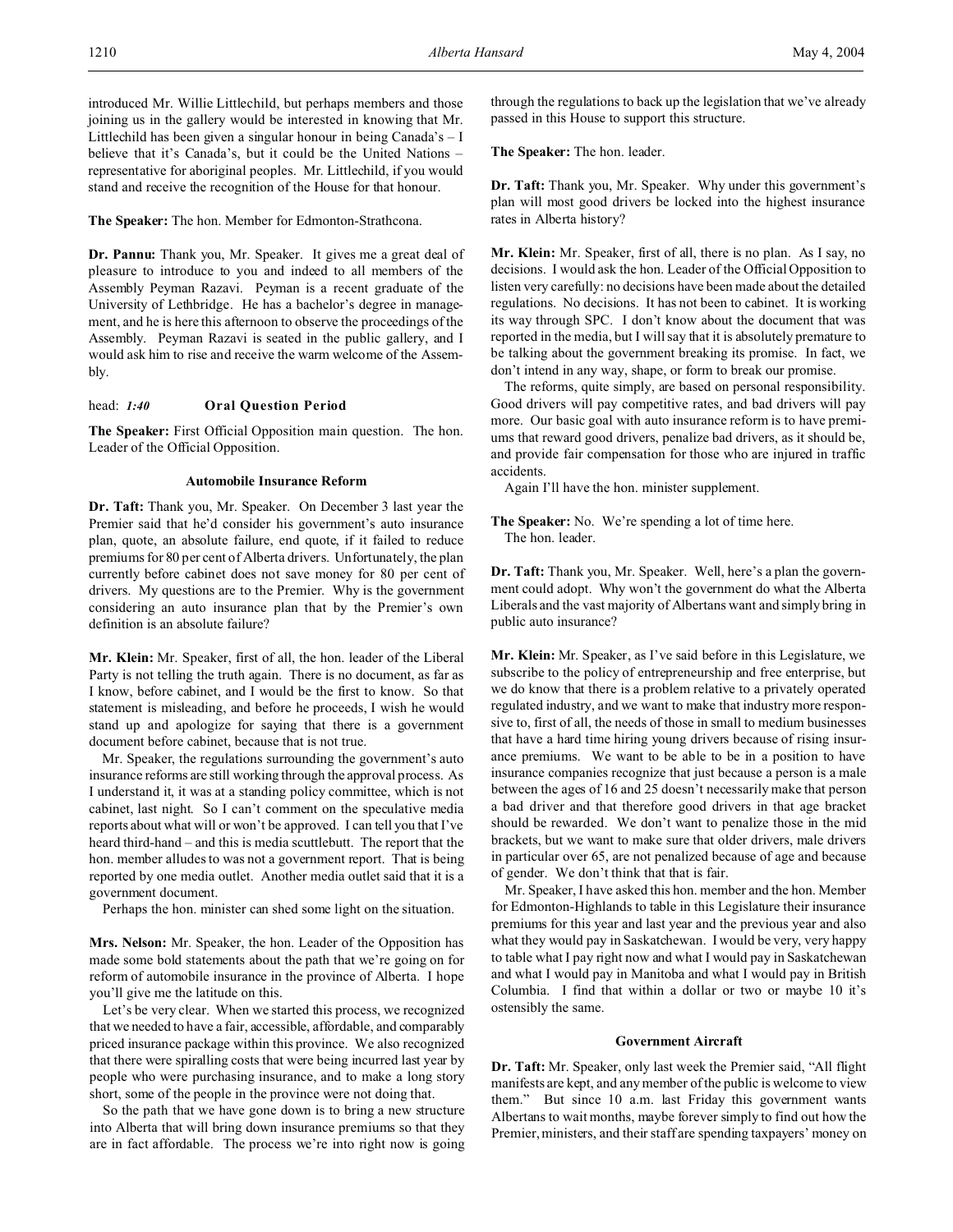flights in the government-owned air force. To the Premier: was it the Premier's decision to deny access to information about how he is using the government-owned aircraft?

**Mr. Klein:** To answer the question, the answer is no. It was not my decision whatsoever.

Mr. Speaker, relative to the flight manifests I don't have a problem generally. The flight manifests, as the hon. Minister of Infrastructure pointed out, are made public I think on a quarterly basis and are generally available for anyone to view.

Now, Mr. Speaker, I'm going to create a scenario. If Mr. or Mrs. Grundy want to look at a flight manifest, what they do is they phone the minister's office or they phone the hangar or they phone an appropriate authority and they receive permission to look at flight manifests. They sort of indicate what they want to look at, not 10 years of flight manifests that add up to 12,000 – I think that you save 12,000 or 13,000 different manifests, that would tie up literally countless hours of public service employees' time at great expense to the taxpayer. Nor do Mr. and Mrs. Grundy arrive at the hangar with a microphone and a bevy of media people. So one has to wonder: is he seeking legitimate information, or is he trying to create a media circus? I suspect that the latter is true.

### **The Speaker:** The hon. leader.

**Dr. Taft:** Thanks, Mr. Speaker. Well, given that the Infrastructure minister has said that government-owned aircraft cannot be used for political party business, why did the Premier take a governmentowned aircraft to Fox Harb'r golf course for an event that was funded by a political party, the PC Party?

**Mr. Klein:** Mr. Speaker, that plane was on its way to Halifax for an annual Premiers' Conference. Fox Harb'r is about 20 minutes from Halifax. I was let off there. The plane came back. It was deemed that part of the expense would be party expense and part of it would be business. I considered it all to be business, but if the party wants to consider some of it to be party-related activities, then that is entirely up to the party. I don't pay attention, nor do I ask who pays what for what, when, and why. It's all there.

### *1:50*

It's no secret that I went to Fox Harb'r. I explained in this Legislature that I was invited by Ron Joyce to go there to meet and network with about 40 business leaders from around North America. I consider that to be part of my job as government, but if the party decided that part of it was not politically related and related to my job as the Premier, perhaps the golfing part, then they should pay for it.

**Dr. Taft:** The lines are too unclear, Mr. Speaker.

Has the government ever been reimbursed by the Premier's leader's fund for the cost of a flight on a government plane?

**Mr. Klein:** I don't know, Mr. Speaker, nor do I pay attention to those things. If business is deemed to be – well, I wouldn't use the plane for strictly party business. As a matter of fact, when we have Premier's dinners, when we have strictly party events, the party charters aircraft. There are times, admittedly, when government aircraft is used to do other business, and perhaps some party business will be done at the same time, as it was done in Fox Harb'r, but you can't separate the two. You can't walk and fly at the same time. It's like, you know, walking and chewing gum. Well, I guess you can do that, but you can't walk and fly at the same time. If it so happens

that some party business is mixed with ministerial business, so be it. What is the big deal? I'll tell you: their Liberal cousins . . .

**The Speaker:** Third Official Opposition main question. The hon. Member for Edmonton-Gold Bar.

### **Automobile Insurance Reform** *(continued)*

**Mr. MacDonald:** Thank you. Alberta drivers have been involved in a hit-and-run collision. Their government is at fault for hitting them with double-digit auto insurance rate increases and running behind access to information laws to hide its incompetence. My first question is to the Premier. If New Brunswick's Conservative government can quickly provide the Official Opposition with its KPMG study on auto insurance reform, what's stopping this government from publicly releasing its own KPMG report on auto insurance reform which was prepared at the same time by the same author?

**Mr. Klein:** Mr. Speaker, I don't know the timing relative to release of the report, but I will have the hon. Minister of Finance respond. I believe it will be released publicly once the information from the report is used to properly draft the regulations.

I'll have the hon. minister respond.

### **The Speaker:** The hon. minister.

**Mrs. Nelson:** Yes, Mr. Speaker. I've said numerous times in this House that once we have finalized the regulations associated with the reform package, which will go to cabinet when they are completed through the SPC process, and they are put in place, then the report will be finalized by KPMG and we will release the report. Until such time we won't release the report because it's not complete.

### **The Speaker:** The hon. member.

**Mr. MacDonald:** Thank you. Again to the Premier: why are the government's Conservative cousins so open and accountable regarding auto insurance in New Brunswick while this government disregards the FOIP commissioner by refusing to release even parts of the Alberta KPMG study, as the commissioner's office has instructed?

**Mr. Klein:** Mr. Speaker, the hon. member should understand that this is not New Brunswick. This is Alberta, and we do things the way that we deem to be proper here in Alberta. There is a process. We are following that process. The legislation to lay out the framework for the regulations vis-à-vis insurance has been passed. We are now working on the regulations. We are doing it in the normal manner, and the only people who are asking for that report, which is a working document or a document from which we can work, are the Liberals. I don't know what the circumstances are in New Brunswick, and although I have the deepest respect for Premier Lord in New Brunswick, he does things his way and we do things our way.

**The Speaker:** The hon. member.

**Mr. MacDonald:** Thank you. Again to the Premier: is this government reluctant to release the KPMG study because the study tells the truth and doesn't back up this government's proposed reforms?

**Mr. Klein:** I don't know anything about the report other than that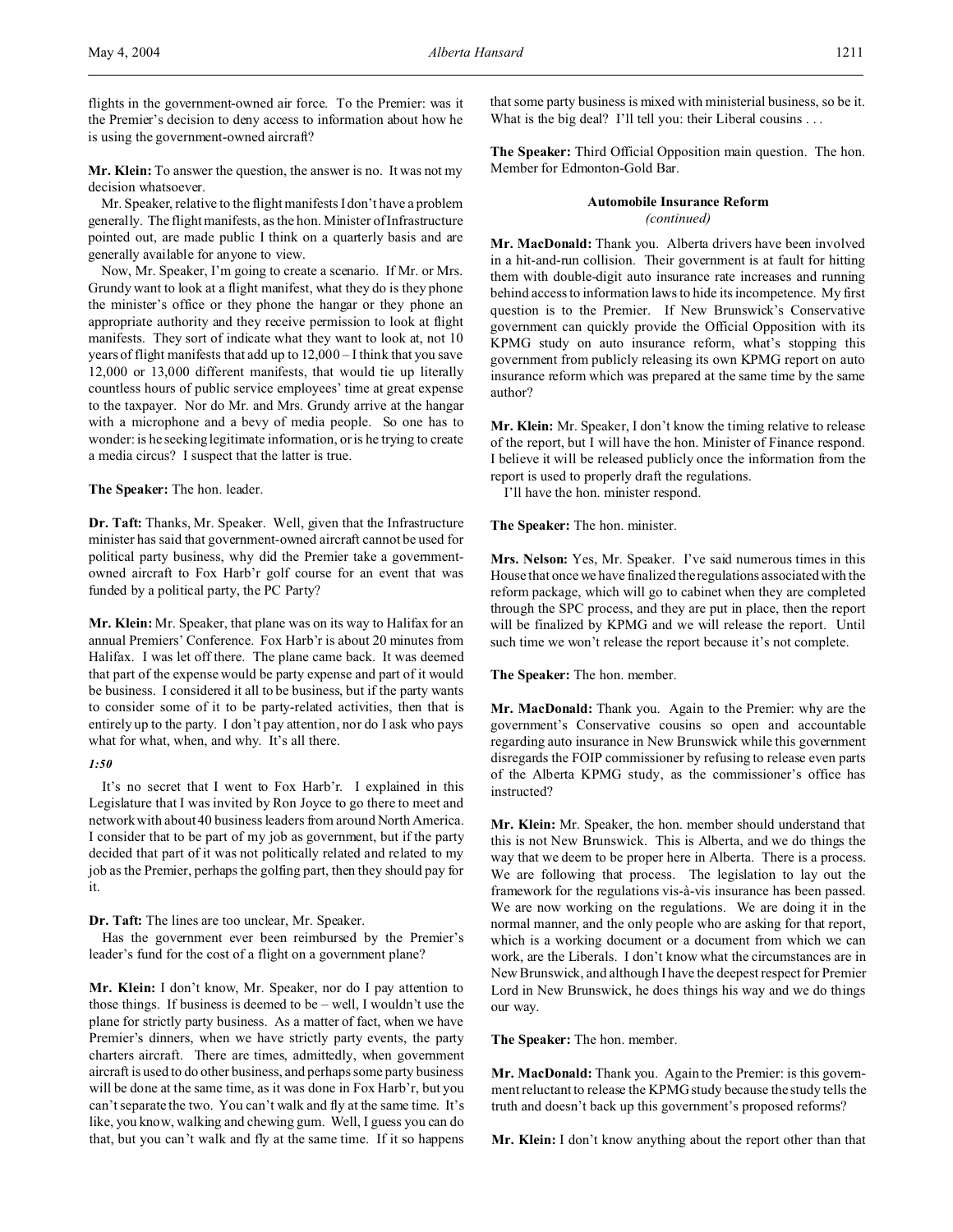it's a document from which the SPC, cabinet, caucus can work to arrive at reasonable solutions. Those solutions are to reward good drivers, punish bad drivers, and make sure that accident victims are fairly compensated, Mr. Speaker.

Relative to the report itself I'll have the hon. minister respond.

**Mrs. Nelson:** Well, Mr. Speaker, I don't know whether the hon. member opposite stays up too late at night and dreams these things up, but I have said dozens of times in this House that once this process is complete and the report is finalized, we will release the report publicly. Now, I don't know how much clearer you can make that, unless I have it go in slow motion to send the message over there.

We are not hiding anything. We're in a work in progress right now, and we're moving forward to have a new insurance system implemented in this province, a made-in-Alberta solution, this summer. We're on track and we will move forward, and hopefully he'll come with us.

**The Speaker:** The hon. Member for Edmonton-Highlands, followed by the hon. Member for Red Deer-North.

**Mr. Mason:** Thank you very much, Mr. Speaker. The sand under the government auto insurance reforms keeps shifting, and it's quickly turning into quicksand. Last fall the Tory government claimed that Albertans would see their auto insurance premiums reduced to comparable levels with other western provinces. Now it appears that 80 per cent of Albertans will see no reductions in their premiums, which are already 35 to 50 per cent higher than in those provinces that enjoy the benefits of a public auto insurance plan. My question is to the Premier. When will the Premier admit that it is impossible to deliver through private insurance rates on par with those in other western Canadian provinces and that this is the real reason that 80 per cent of Albertans will see no rate reductions under the government's so-called reforms?

**Mr. Klein:** Mr. Speaker, two comments before I turn it over to the hon. Minister of Finance. One comment is that this hon. member has never responded to my request, a reasonable request, to table his personal insurance premiums and those that he would pay in Saskatchewan or Manitoba or British Columbia for this year or the last year or the year previous. He has never ever responded to that challenge because what he says is misleading. He knows that his insurance premiums are comparable. Are comparable. So he misleads the public of Alberta when he says that we are paying higher rates, because he is not paying a higher rate. He knows it, and I know it. Within \$10 or \$15 I know that ostensibly my rate is about the same.

Mr. Speaker, the second comment I have – and I'm trying to remember it.

### **Mrs. Nelson:** Eighty per cent.

**Mr. Klein:** Oh, the 80 per cent. Yeah, the second comment was that it is so typical for this member in particular to do his research in the *Edmonton Journal*. Honestly, he gets up and he reads the *Edmonton Journal* and says: oh, boy, have I ever got a question today, and if it's in the *Journal*, it's gotta be true.

Well, you know, I hear from my communications people that there's a little spat going on between the CBC and the *Edmonton Journal* as to whether it was a government document or not a government document, and I don't get involved in media spats. So perhaps he should leave the Chamber and maybe get a tape of the CBC news and see what the CBC has to say about it, and maybe he'll come back with a changed tune, Mr. Speaker.

### **The Speaker:** The hon. member.

**Mr. Mason:** Thank you very much, Mr. Speaker. Well, it's the government bureaucrats that can't get it straight whether it's a government document.

My question is to the Premier. Since he and his Minister of Finance are both on the record as saying that Alberta will have rates similar to those in the other three western provinces, will he stand again in this Assembly and recommit to that promise and promise that we will have those rates in place before the next election?

#### *2:00*

**Mr. Klein:** Mr. Speaker, I would be happy if the hon. member – well, I'd be happy without the hon. member, but it's going to take me some time.

Mr. Speaker, I would be very happy to table my insurance rates for this year, last year, the year before, and the year before that and also table what I would be paying in the provinces of Manitoba, Saskatchewan, and British Columbia. I'm not afraid to do that. You will see that they are comparable notwithstanding what the hon. member says or tries to tell the Alberta public in a misleading way. I would hope that the hon. minister, or the hon. member – I'm sorry; never a minister – would do the same thing.

Relative to the question I'll have the hon. minister respond.

**Mrs. Nelson:** Mr. Speaker, we've been on this path of reform now for quite some time, and our goal has been to provide insurance that is affordable to Albertans – comparable, competitive, et cetera – and accessible. We have stayed on this path through a lot of turmoil up and down.

I can tell you that as this path evolved last summer, we recognized that rates were going up, so we took steps immediately to stop the spiralling increase of rates by putting a freeze in place. People who were going to have their rates increase after October 30 were frozen at the prior year's rates. So they've already experienced a decrease in their premiums that they would have had.

Now, Mr. Speaker, this is important, and I hope you'll let me . . .

**The Speaker:** I know, hon. member, but I also have a list of 15 other hon. members who want to participate as well.

**Mr. Mason:** Thank you very much, Mr. Speaker. Well, given that the Premier has two chauffeur-driven Buicks, I'm sure his rates are not comparable with the average person's.

If the Premier cannot deliver on his promise to provide automobile insurance premiums on par with those in other western provinces before the next election, will he do the honourable thing and resign?

**Mr. Klein:** No. Mr. Speaker, the answer to the last part of the question is absolutely not. I look forward to the absolute annihilation and elimination of this individual in the next election. But, again, I speak to the honour, the integrity, and the truthfulness which this hon. member swore an oath to uphold, and then to say that I don't have insurance rates because of the chauffeur-driven red Buick.

Mr. Speaker, in Calgary, although it is a government vehicle, I have a PT Cruiser, hardly a luxury car. In Edmonton I have a vehicle of my own. It's my own vehicle. It is a 1977 Volkswagen bug. Now, because of the nature of the Volkswagen it is classified as a classic and therefore is subject, unless I drive it on a limited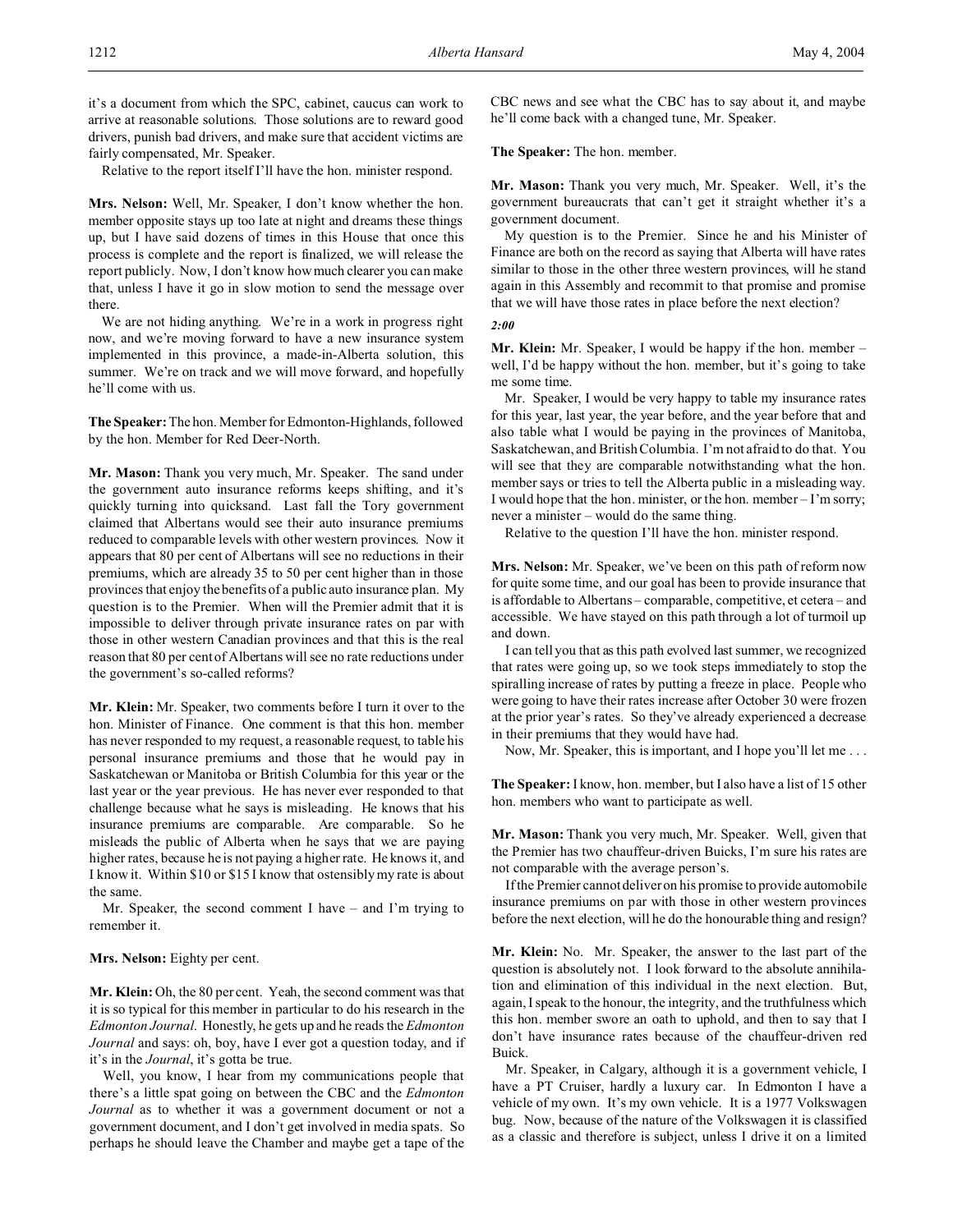Mr. Speaker, I say again that I will table the insurance that I pay on that Volkswagen as a full-time driver.

### **Mr. Mason:** Do you promise?

### **Mr. Klein:** I'll table it tomorrow.

Since the hon. member seems to be reluctant to table what he pays on his personal vehicle for insurance, I will take it off the Net if he will give me the information relative to his driving record, his age, and so on – well, I can get that off the Net, but I can't get his driving record – and he will find that it is comparable.

**The Speaker:** The hon. Member for Red Deer-North, followed by the hon. Member for Edmonton-Centre.

#### **Education Funding**

**Mrs. Jablonski:** Thank you, Mr. Speaker. The Red Deer public school board has recently expressed concern about its funding for the upcoming year and has stated that it falls far short of government promises in Budget 2004. My questions today are to the Minister of Learning. How much of an increase will school boards receive this year?

#### **The Speaker:** The hon. minister.

**Dr. Oberg:**Thank you very much, Mr. Speaker. In our budget, that was just approved a couple of weeks ago, there was a \$250 million increase budget over budget for the basic K to 12 education system. Of those dollars, \$192 million went directly to school boards. The remaining \$58 million accommodated things such as increase in teachers' pension, curricular changes, things like that. There was a \$60 million injection that was announced around November of last year, and I do include that in that number. So be perfectly clear: \$250 million is from budget to budget. This represents about a 6.9 per cent increase to the amount that actually goes to the basic K to 12 system. The amount that actually goes to school boards has gone up by 5.8 per cent.

The thing that I really must say, though, as well, is that the way the money is being given out to school boards has changed. With the new flexible funding formula that is there, there are new conditions that have gone out to school boards. Each school board, however, is guaranteed at least a 2 per cent raise over last year, Mr. Speaker.

**Mrs. Jablonski:**To the same minister: based on the annual increases due to inflation and the anticipated increases for all district employees and specifically in the case of Red Deer public, has the school board received enough funding to cover their increasing costs and to hire new teachers?

**Dr. Oberg:**Well, Mr. Speaker, in direct relation to Red Deer public they have received a 4.8 per cent increase over the last budget year, so that's a considerable amount of dollars. They received about \$1.1 million in November with the \$60 million that I just referenced. They received about another \$1.7 million.

Mr. Speaker, the interesting thing about the new funding formula is that it's very dependent on the school boards and how they spend it. If they choose to spend it in hiring new teachers, which I certainly hope they would, then it is up to them. If they choose to spend a million dollars on technology, it is up to them. They are accountable to their constituents. That's the way the funding formula has been arrived at.

Overall – overall – it's a 4.8 per cent, or roughly \$2.7 million, increase on a \$55 million budget, so that brings your budget up to around \$57 million for 6,000 students.

**Mrs. Jablonski:** To the same minister: is this enough money for school boards to begin to address the Learning Commission's recommendation on class sizes?

**Dr. Oberg:** Well, Mr. Speaker, I would certainly hope that \$250 million can go a long way to do it. The Learning Commission recommended that their class size guidelines be implemented over five years. I think that this is a start. Can we get to the class size guidelines in one year with these dollars? Probably not. There are some school jurisdictions who will do it.

Mr. Speaker, they have raised a very interesting question, and this question in itself begs a question, and that is, quite simply: what is the funding for each of the individual school jurisdictions? The hon. Member for Edmonton-Mill Woods asked me in the estimates to table all of the funding profiles for the school jurisdictions, and indeed, through to the hon. Member for Red Deer, they will be on our web site today. I will be tabling all the profiles for all the school jurisdictions in Alberta later on this afternoon.

**The Speaker:** The hon. Member for Edmonton-Centre, followed by the hon. Member for Whitecourt-Ste. Anne.

### **Coal Bed Methane Development**

**Ms Blakeman:** Thank you, Mr. Speaker. On a number of occasions the Minister of Energy has indicated that there is very little freshwater production associated with coal bed methane drilling in Alberta. Then on April 20, 2004, the Minister of Energy said, "There is no evidence of fresh water production to date." My question is to the Minister of Energy. So which is it? Is there or is there not any freshwater production associated with coal bed methane drilling in Alberta?

**Mr. Smith:** Well, you know, Mr. Speaker, again, if I had the ability to predict the presence of water in coal bed methane – how much, if it's fresh water, if it's saline or brackish – believe me, I wouldn't be here. People pay millions of dollars a year to somebody who can predict that with any kind of accuracy.

What we do know is that originally two wells in the Drayton Valley area which applied for freshwater production had, in fact, when they produced, saline or brackish water; that is, water with salt in it. We also know that the wells that are being drilled today in upper coals do not have water in them.

So our results to date with coal bed methane in Alberta are extremely encouraging in that there is very, very little, if any, fresh water associated with coal bed methane production.

### *2:10*

**The Speaker:** The hon. member.

**Ms Blakeman:** Thank you. My next question is directed to the Minister of Environment. How many applications to divert fresh water from an aquifer within a coal bed methane seam are currently before Alberta Environment?

**Dr. Taylor:** Well, Mr. Speaker, as the Minister of Energy has quite clearly identified, we do not know what is in coal bed methane until there's some application to it.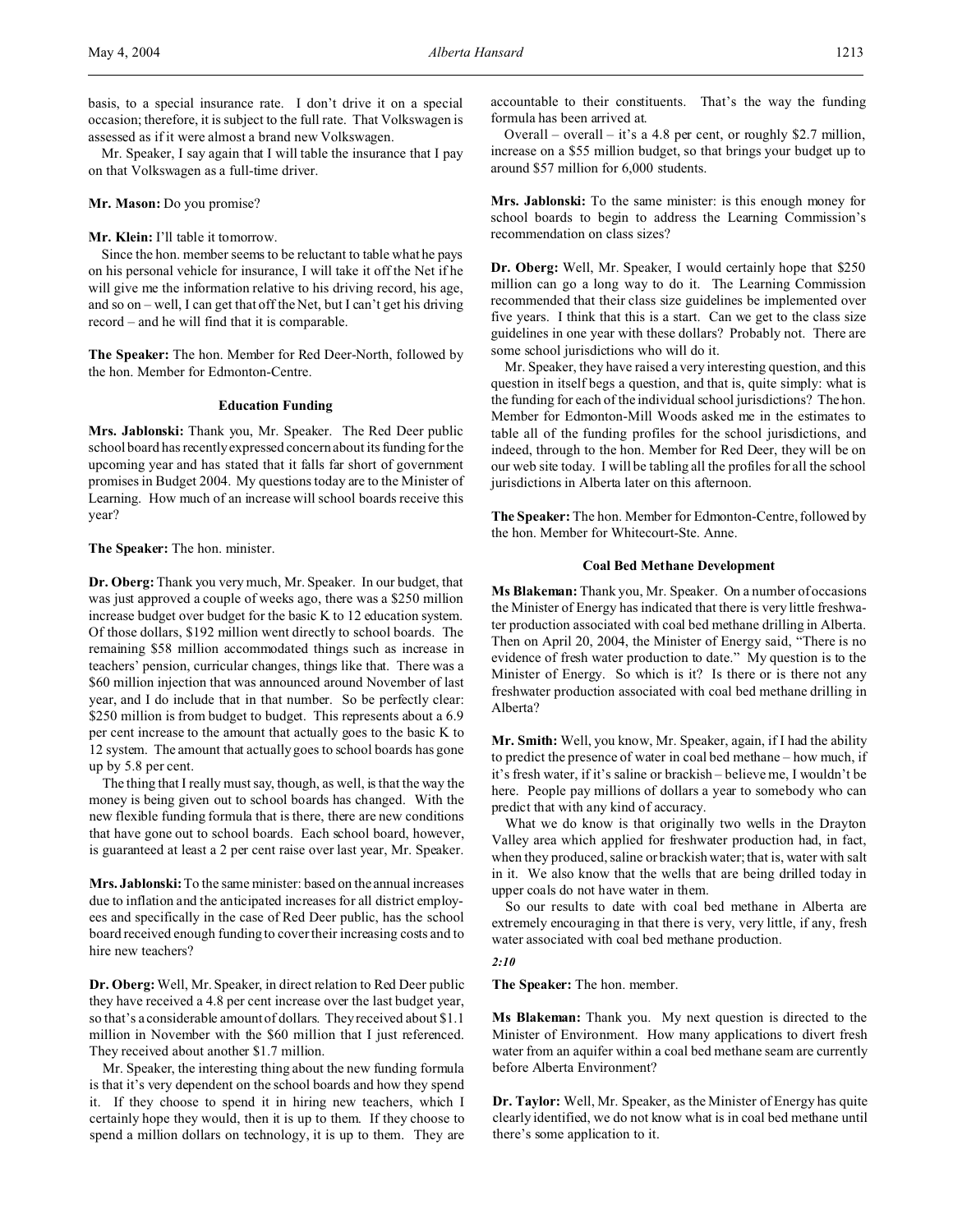Now, in my constituency, Mr. Speaker, we have people we call water witches, that can test for water, and it appears that the member opposite might be considered one. I don't know.

As we move forward, we will review all of those applications as they come forward, and if there's any evidence that there is fresh water to be diverted, then they will have to go through a full licensing procedure. As well, Mr. Speaker, there are hearings in the province right now that are being conducted by Energy and Environment to review with Albertans the whole issue around coal bed methane.

**The Speaker:** Hon. Minister of Environment, there was an interjection there. There will be a point of order. There'll be some stormy waters ahead. You might want to rethink what you've just finished saying.

**Ms Blakeman:** Back to the Minister of Energy. Given that over a thousand coal bed methane wells have already been drilled in Alberta, why does the government continue to classify many of them as experimental, thus preventing people with CBM wells in their own backyards from obtaining information on them?

**Mr. Smith:** Mr. Speaker, I do not have any information at my disposal that would indicate that somebody who is having a well drilled on the property that they owned would not have access to the data or not know about the water situation.

I would point out to the hon. member that there are regulations set out in the Water Act, very, very clear regulations, and by the Alberta Energy and Utilities Board that guide the use and disposal of any water produced in association with natural gas and coal development. Most wells and shallow gas in Alberta have produced little or no water. The water that's produced in the deeper coal is brackish or saline. So it's not as if the fact that there's methane gas, which virtually goes directly into the sales stream, is brand new to Alberta.

The member, if she'd cast back, would realize that Alberta has been a gas producer for a long, long period of time and with that becomes . . .

**Ms Blakeman:** Answer the question.

**Mr. Smith:** Am I answering the question? Thanks, Mr. Speaker. I appreciate that focus, given the interruptions from the very person who asked the question. I would just simply deduce by normal logic that she would want to be quiet and listen to the answer, and then I would use up less time in this important Assembly, Mr. Speaker, to you.

Having said that – and I don't want to go through the entire history of gas evolution in Alberta, although there are others that would like me to, Mr. Speaker – suffice it for me to say that the Alberta government, the Department of Environment, the Department of Energy, the Alberta Energy and Utilities Board do a very, very good job of managing our resources, and inside that resource envelope is included a very precious resource called water.

**The Speaker:** The hon. Member for Whitecourt-Ste. Anne, followed by the hon. Member for Edmonton-Gold Bar.

## **Canada/U.S. Relations**

**Mr. VanderBurg:** Thank you, Mr. Speaker. The ongoing trade disputes between Canada and the U.S. have caused great hardship throughout Whitecourt-Ste. Anne. In preparation for last week's meeting between the Prime Minister and President Bush I understand that the Premiers took part in a conference call with the Prime Minister in advance of that meeting. My questions are to the Minister of International and Intergovernmental Relations. What issues of concern did Alberta put forward to be raised by the Prime Minister in this meeting with President Bush?

**Mr. Jonson:** Mr. Speaker, the recent meeting between President Bush and Prime Minister Martin, of course, was extremely important. Overall, it was designed to advance relationships between our two nations, especially in areas of softwood lumber, yes, the BSE crisis, security, and a number of other areas.

Now, as far as the conference call is concerned, during the conference call between first ministers in advance of the Prime Minister's U.S. visit Alberta urged Prime Minister Martin to pursue the following topics. Certainly, we were to pursue and demonstrate a new and more positive relationship towards the United States. We urged the Prime Minister to press for speedy resolution of the BSE market access issue, especially as it relates to live cattle access, and to discuss how to deal with this sort of issue in the future. Also, overall, the goal was to reinforce the United States' understanding and appreciation of Alberta as a crucial energy security source and particularly the contributions that could be made by increased U.S. investment in Alberta's oil sands.

**The Speaker:** The hon. member.

**Mr. VanderBurg:** Thank you, Mr. Speaker. Again to the same minister: given the wide range of discussion, were there any positive results that came out of that discussion for Albertans?

**Mr. Jonson:** I think that first of all, Mr. Speaker, the overall, we hope in the long run, accomplishment here is that it would appear that Canada/U.S. relationships are back on a more positive footing than before, and that, of course, is extremely important for Alberta and for all of Canada.

Now, according to media reports, President Bush stated his administration's commitment to free trade when it comes to beef and promised that the border would reopen as quickly as possible, but from what I understand, the President did not provide any firm timetable. The Prime Minister also indicated that President Bush would like to see an end to the long-standing softwood lumber dispute between Canada and the United States, although again there was no specific timetable.

However, Mr. Speaker, it is very positive that after two years of deteriorating relations between Canada and the United States, our federal government seems willing to take steps necessary to ensure that our relations with the U.S. remain strong, and Alberta certainly supports the federal government's serious, proactive approach to improving the crucial relationship between Canada and the United States.

**The Speaker:** The hon. member.

**Mr. VanderBurg:** Thank you, Mr. Speaker. Again to the same minister. You mentioned the softwood lumber dispute. Can the minister indicate what impact the latest ruling in the dispute will have on Alberta?

**Mr. Jonson:** Well, Mr. Speaker, the recent NAFTA ruling, of course, is very positive. It's one of the strongest and most specific sets of findings that we've had thus far. We have been meeting with respect to analyzing the outcomes of this particular ruling and how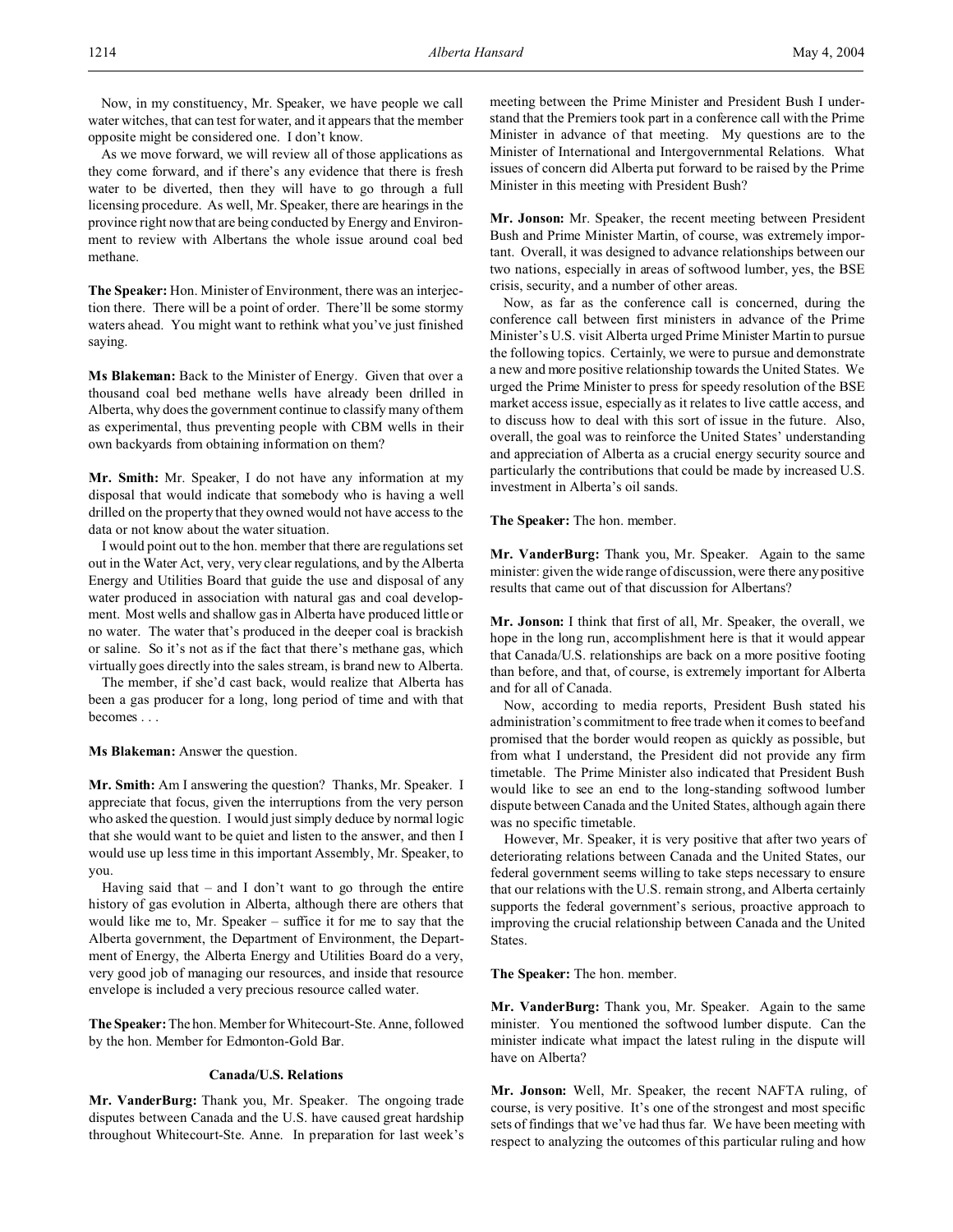# **Automobile Insurance Reforms** *(continued)*

**Mr. MacDonald:** When the government announced last summer its intentions to reform auto insurance, it promised to make the system more accessible, affordable, and fair. We now know that this is yet another broken promise by this government. My first question is to the Premier. Is there a lack of competition among private auto insurers in Alberta?

**The Speaker:** That's an opinion, hon. member.

**Mr. MacDonald:** Again to the Premier: do private auto insurers have a collective monopoly over the underwriting business here in Alberta?

**The Speaker:** It sounds like an opinion again, hon. member.

**Mr. MacDonald:** Thank you. Again to the Premier: given that members of the Insurance Bureau of Canada use very similar, if not identical, rating structures when they are asked for a policy quote, how can this be called real competition here in Alberta?

**Mr. Klein:** Mr. Speaker, I don't know. Quite honestly, I don't know, and I'm not that involved with the insurance industry.

Mr. MacDonald: Obviously, you're not.

**Mr. Klein:** No, I'm not, Mr. Speaker, nor is this individual involved. As I understand it, he was a steamfitter before he became, well, sort of a politician and a union representative. He is not by any stretch of the imagination an actuary or any other kind of official associated with the insurance industry, and to intimate that he knows about the insurance industry and has all of this knowledge – he gleans it either from newspapers or off the Internet. I can tell the public that he is no expert by any stretch of the imagination. I don't know – and I will admit it; I'll be honest and admit it – the intricacies of the insurance industry, but I do know what I pay.

## *2:20*

Now, I'm going to do him a favour. What I'm going to do is I'm going to first of all search his bio, find out how old he is, and then I'm going to make some assumptions. The assumption is this: that he has a car, a vehicle registered in his name, that he owns his vehicle. I'm going to assume that it's a medium- to late-model vehicle. I'm going to assume that his record is good. Then I'm going to find out generally what he would pay. I don't know what insurance company he goes through.

**Mr. MacDonald:** I'll save you the trouble. Twelve hundred dollars.

**Mr. Klein:** Okay. That's for PL/PD.

**The Speaker:** Hon. members, this is question period, not a back and forth.

The hon. Member for Calgary-Fort, followed by the hon. Member for Edmonton-Centre.

## **Right-of-way Regulations**

**Mr. Cao:** Thank you, Mr. Speaker. We all know that pipelines and transmission wires are infrastructure vital to Alberta's economy. Recently a constituent of mine who owns farmland met with me and raised an issue of a farmer who was not allowed to expand his barn because it would infringe on a pipeline right-of-way. My questions today are to the Minister of Energy. What rules are in place to fairly compensate landowners for the loss of opportunity resulting from the rights-of-way?

**The Speaker:** The hon. minister.

**Mr. Smith:** Thank you, Mr. Speaker, and I hope that that hesitation between "hon." and "minister" was just Freudian when it came to me.

Mr. Speaker, let me say that there is a robust set of regulations and a sophisticated network of process surrounding right-of-way. The government has the power of eminent domain that it can exercise with the siting of transmission, but there is a very good process with the EUB, the Alberta Energy and Utilities Board, and the Surface Rights Board. I'm more than pleased to provide the member with absolute, finite detail as to how he could direct his constituent into that process.

Let me conclude, Mr. Speaker, by saying that the transmission process is still a regulated process in Alberta's competitive market generation model.

**The Speaker:** The hon. member.

**Mr. Cao:** Thank you, Mr. Speaker. My first supplemental question is to the same minister. Who is responsible for maintaining the rights-of-way for things like weed control or overgrown branches that negatively affect the crop cultivation?

**Mr. Smith:** Well, Mr. Speaker, this may require a supplement from the minister of agriculture, because his example of weed control actually is governed by the Weed Control Act of the Alberta Agriculture, Food and Rural Development department. So should further light be shone on this noxious subject, I'm sure that there's nobody more qualified than the minister of agriculture.

But I can say that the operators of these transmission lines have a responsibility, Mr. Speaker, for safe and effective handling of transmission. Again, they apply to the Alberta Energy and Utilities Board and tell the board how much this maintenance is going to cost. From that, the board works up the price that is charged to consumers for transmission rates in the province.

**The Speaker:** The hon. member.

**Mr. Cao:** Thank you, Mr. Speaker. My last supplemental question is to the same minister. Several companies working in the same region of Alberta could result in criss-crossing of pipelines underground. My question is: how is the siting of pipelines planned, managed, and the documentation of the network updated?

**Mr. Smith:** Mr. Speaker, it's a natural monopoly and, as such, controlled by the EUB.

**The Speaker:** The hon. Member for Edmonton-Centre, followed by the hon. Member for Edmonton-Strathcona.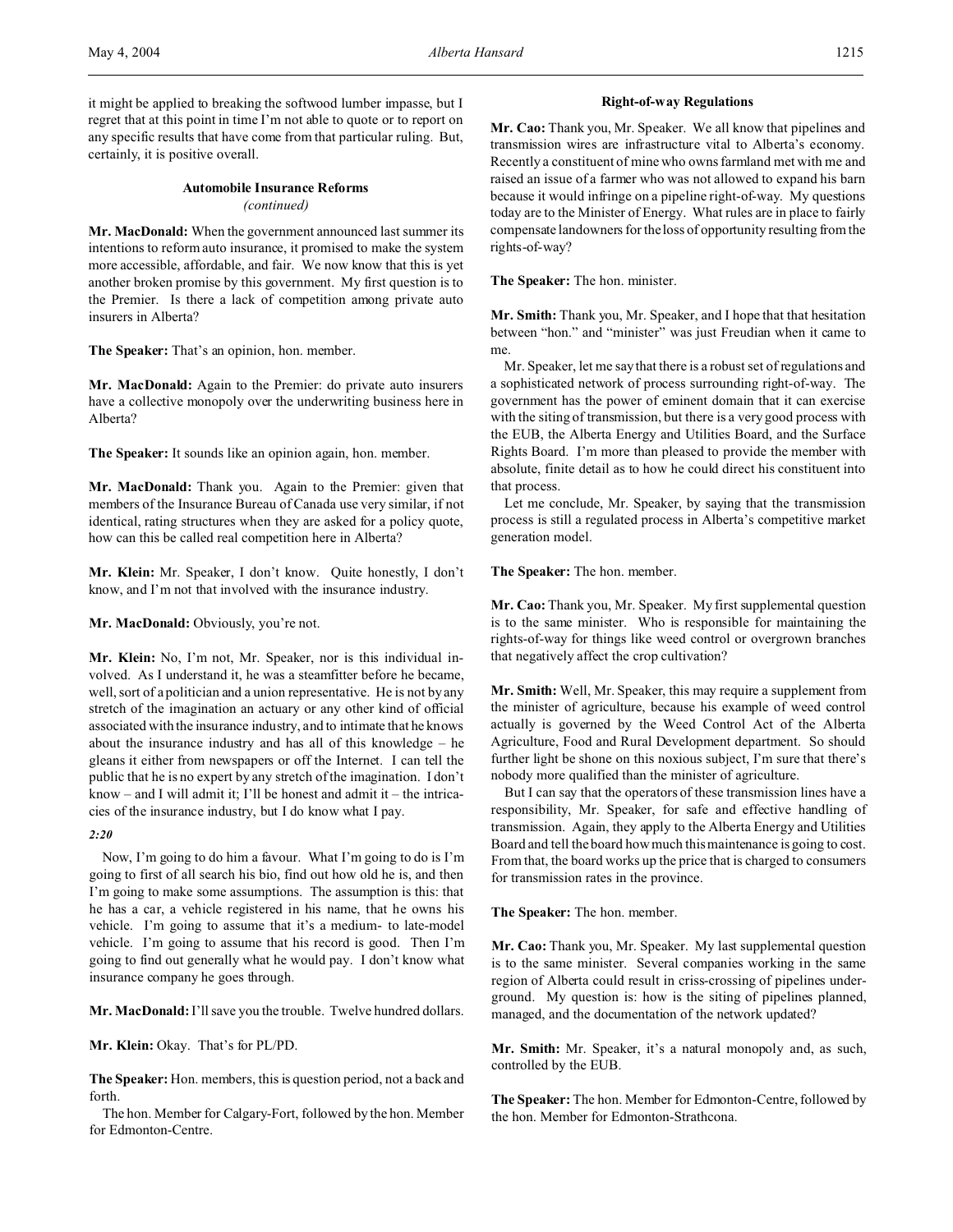## **Crossroads Program**

**Ms Blakeman:** Thank you, Mr. Speaker. The forecast for this last fiscal year's victims of crime fund estimates that there will be a surplus of at least \$6.2 million. Meanwhile, the Crossroads program for victims of prostitution is going under because they could not find the \$350,000 to keep it running. My questions are to the Solicitor General. Given that the Solicitor General is sitting on at least a \$6.2 million surplus in the victims of crime fund from the last fiscal year alone plus the operating money for this year, why will she not help this valuable program continue?

**Mrs. Forsyth:** Well, Mr. Speaker, the member asks a good question, and I guess the first thing I'd like to say is that this group she's referring to – I believe it's Crossroads – has not approached me. I know Crossroads very well in the work that I did in regard to child prostitution, and I have not heard from them at all.

Maybe the Minister of Children's Services would like to supplement the answer.

**Ms Evans:** Mr. Speaker, currently we're looking at the incidence of children who have been in care that are adults now by virtue of the fact that they're over 18. Our Children's Services staff are talking to them and talking to the people that manage the program.

Initially last year when they served notice that if we did not fund the adults that were in that program, they would be compelled to close, we had other placements for them, but we wanted to look very carefully, because we are not in the business of serving adults that require these types of services. If they have been youth in care and we can provide mentoring and transitional supports, if we can assist them in finding housing supports, then we'll do that as well as providing counselling.

My understanding is that region 6, whom I was in discussions with today about this, are in discussions as we speak on this very topic.

## **The Speaker:** The hon. member.

**Ms Blakeman:** Thank you. Back to the Solicitor General then. Am I hearing from the Solicitor General a willingness to go the extra mile not only for prostitutes under 18 but, in this case, for prostitutes over 18, particularly those with children of their own? If they approach you, will the minister be willing to listen?

**Mrs. Forsyth:** Well, this minister is always willing to listen, Mr. Speaker. I've always spent a lot of time listening. I think one of the things that Crossroads can look at: we have reinstated our crime prevention grants, and our restorative justice they may be able to access. If they want to talk to me, I have wonderful staff that work for me in that area, and I'm sure that I'd be pleased to meet with them, and I know my staff would be willing to listen to them.

**The Speaker:** The hon. member.

**Ms Blakeman:** Thank you. Back to the same minister. I'm specifically seeking information. Why won't this minister fund the Crossroads program out of the surplus she already has for the victims of crime fund?

**Mrs. Forsyth:** Well, Mr. Speaker, let's be very clear first of all: that fund is for victims of crime. If Crossroads feels that they qualify for that, they can go and apply to get some money from the victims of crime fund.

It's very, very simple. We're here to help people, and we're willing to listen. If the people at Crossroads want to talk to me, I'll certainly sit down, discuss with them, tell them what avenues there are and what resources we have within our department to help them.

**The Speaker:** The hon. leader of the third party, followed by the hon. Member for Olds-Didsbury-Three Hills.

**Dr. Pannu:** Thank you, Mr. Speaker. Last Friday the Minister of Seniors shared a podium with the Deputy Prime Minister to announce funding for 11 new affordable housing projects. While this is positive news, the Edmonton City Centre Church Corporation announced yesterday that a lack of funding is forcing the closure of the Crossroads duplex, which provides safe and supportive housing for homeless and street-involved women. The Crossroads duplex opened only two years ago in the Boyle Street area on lots where fortified drug houses once stood. My questions are to the Minister of Seniors. Why is this government failing to provide the necessary ongoing funding to allow affordable housing like the Crossroads duplex to keep its doors open to vulnerable street-involved women?

## *2:30*

**Mr. Woloshyn:** Well, it's unfortunate, Mr. Speaker, that I have to explain the affordable housing program to the hon. member. The affordable housing program provides funding in partnership with municipalities, with private developers, with non-for-profit groups to build – to build – affordable housing. The operation of that comes from the proponents of the projects. We do it at a very, very economical rent, and as he indicated, very positive news.

So how our affordable housing project would come into this other situation, which seems to be unfortunate, is beyond me, since that project was funded by the federal government's initiatives, good initiatives, I might add, and those two cottages were homes that were moved from Griesbach barracks.

**The Speaker:** The hon. member.

**Dr. Pannu:** Thank you, Mr. Speaker. Given that the government is unwilling to provide ongoing operating support for affordable housing projects after they get built, why is the government exposing vulnerable women to the risk of homelessness and forcing them back into the arms of criminals who operate the drug houses that the Crossroads duplex is built to replace?

**Mr. Woloshyn:** Mr. Speaker, generally, I try to keep a composure in this Legislature, but when a question so misdirected, so vindictive, and so inaccurate comes here, it irritates me to no end. Number one, the Seniors' department was not involved in this project. The Edmonton Housing Trust Fund promised funding up until March 31 to the operators. Alberta Seniors funds at least a million dollars to the Edmonton Housing Trust Fund annually.

Mr. Speaker, that member is so far off course I don't think he realizes that he's in the Legislature.

**Dr. Pannu:** My last question to the Minister of Seniors: given that the Crossroads duplex supports highly vulnerable individuals overcoming addictions and past abuse, what immediate actions will this minister take to make sure that this supportive and innovative housing project is not forced to close its doors at the end of this month?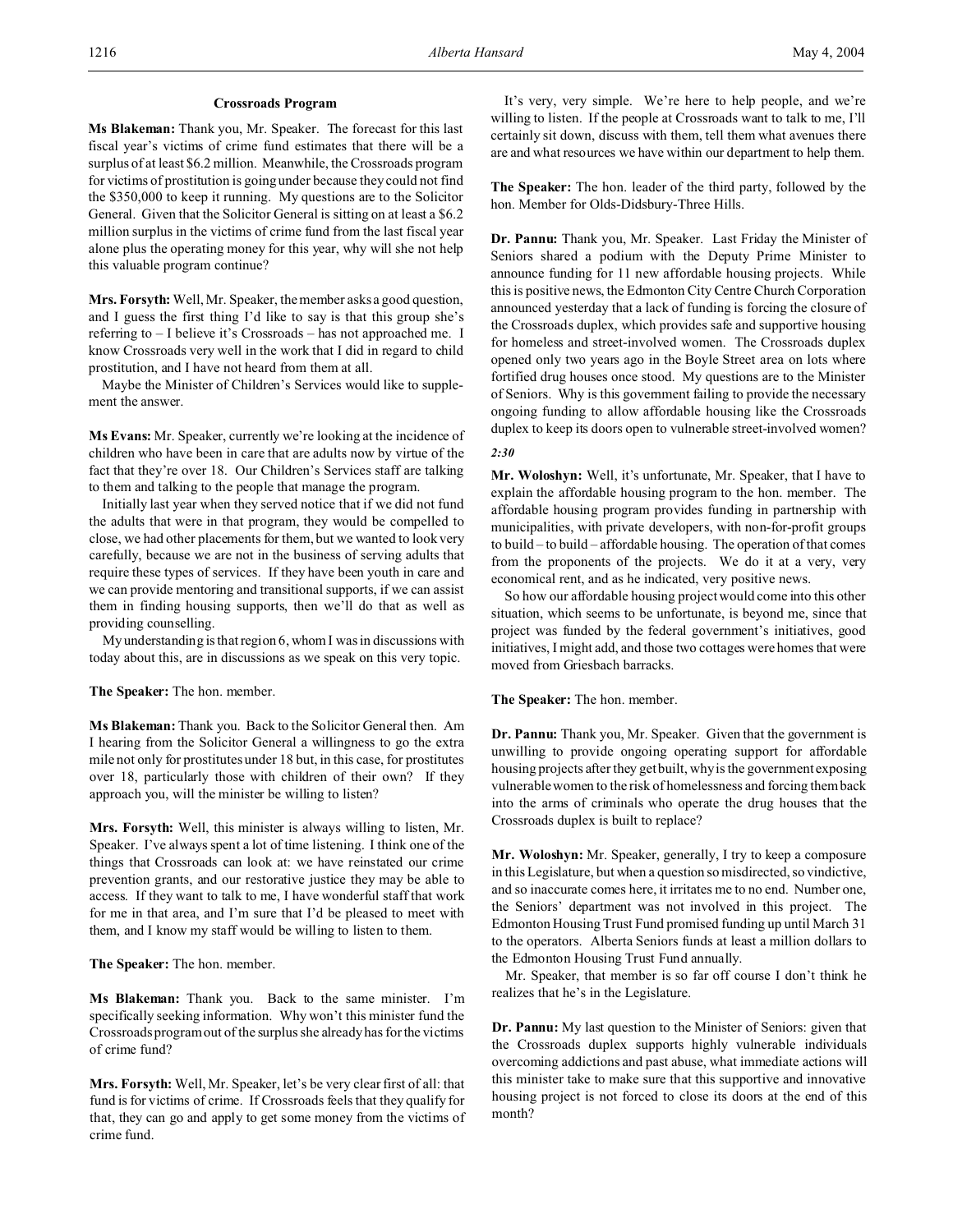**Mr. Woloshyn:** Mr. Speaker, I would like to thank the member for a very good question. Thank you very much. That I can answer.

I think it's important to note that we invest through Seniors some \$4.6 million annually into Edmonton; \$1.28 million of this goes towards the Women's Emergency Accommodation Centre, which you're familiar with, and to Elizabeth House for single inner-city women.

Mr. Speaker, in direct answer to the question posed by the hon. member – what am I going to do immediately? – because this is new to me since we were not involved in this in any way, shape, or form, I'm having my staff set up meetings with the operators, with the funders to determine if, in fact, there was perhaps some support from other areas of government in here. We will be looking at what we can do. We're not in the program business, but as minister responsible for housing I would be very distressed to see shelter spaces that could be utilized go unused because of some, shall we say, problems that arise from it.

**The Speaker:** Hon. members, in a few seconds from now I'll call upon the first of four hon. members to participate today in Members' Statements, but in the interim might we revert briefly to Introduction of Guests?

[Unanimous consent granted]

**The Speaker:** The hon. Minister of Learning.

# head: **Introduction of Guests** *(reversion)*

**Dr. Oberg:** Thank you very much, Mr. Speaker. It's indeed a great honour today to be able to recognize six distinguished educational leaders from the Caribbean and northern South America who are visiting Canada and Alberta in particular today. These are people who have won the Canadian Teachers' Federation John Thompson fellowship program. They're part of that program.

We have Mr. Jerry Coipel, who's the treasurer of the Dominica Association of Teachers. We have Ms Avril Crawford, general secretary of the Guyana Teachers' Union; Mr. Cecil Hodge, president of the British Virgin Islands Teachers' Union; Ms Celestine John, president of the Anguilla Teachers' Union; Mr. Vivian Sedney, secretary-general of the Surinam teachers' organization; Mr. Anthony Wolfe, president of the Bermuda Union of Teachers. They're accompanied by Mr. Tim Johnston, the international officer of the Alberta Teachers' Association, and Ms Shelley Svidal, who is the administrative assistant at the ATA. Their mission here is to observe first-hand the operations of one of Canada's provincial teachers' organizations and in particular the Alberta Teachers' Association, and we're greatly honoured to have them in the Legislative Assembly today. I would ask them all to rise and receive the warm welcome of the Legislative Assembly.

### head: **Members' Statements**

**The Speaker:** The hon. Member for Grande Prairie-Smoky.

#### **Rolls-Royce**

**Mr. Knight:** Thank you, Mr. Speaker. It is an honour for me to be privileged to stand today in the Assembly and make a statement concerning a very important centenary. On May 4, 1904, 100 years ago today, an engineer named Frederick Henry Royce met an aristocrat, Charles Stewart Rolls, at a luncheon in the Midland Hotel

in Manchester, England. On a handshake they agreed that a company should be formed to market motor products designed and produced by Royce. The company we know as Rolls-Royce is the result, recognized around the world for excellence in engineering technology and manufacturing.

The importance of this event for our Assembly is that Rolls-Royce's efforts leading up to and during the second great war, supplying aircraft, marine, tank engines along with other machinery and armaments, are credited with giving Allied pilots, sailors, and ground forces the edge that allowed them to secure victories critical to saving Britain. The parliamentary system we have and for the most part enjoy today in all likelihood would not have survived if it had not been for this historic meeting and the subsequent superior products produced by the company.

Thank you, Mr. Speaker.

**The Speaker:** The hon. Member for Bonnyville-Cold Lake.

## **Canadian Forces Base Cold Lake**

**Mr. Ducharme:** Thank you very much, Mr. Speaker. Today I rise to honour Canadian Forces Base Cold Lake, who will be celebrating their 50th anniversary on Friday, June 18, 2004.

CFB Cold Lake is Canada's largest air force base and home of the CF-18 tactical fighter squadrons. World renowned for their ability and skills, 4 Wing pilots receive rigorous training and are deployed from either 416 or 441 squadrons. Combined with the air weapons range, which is the only tactical bombing range in Canada, 4 Wing has evolved into the best fighter-force training venue in the world.

Build it, and they will come. In 1951 an announcement was made concerning the development of the air weapons range on a tract of land 180 kilometres by 65 kilometres bridging both northeastern Alberta and Saskatchewan. CFB Cold Lake began construction in 1952, and operations commenced in 1954. Today the base, under the leadership of Wing Commander Colonel Sullivan, has over 2,000 regular and reserve personnel as well as a civilian workforce that fluctuates between 230 and 430 and is set to grow even further.

I think we can all recognize the impact of the base on the city of Cold Lake. The 4 Wing was built at Medley, between what was Cold Lake and Grande Centre, and became part of the tritown area, merging into one in 1996. What is special and unique is the joint cooperation between the base and the city of Cold Lake, and you will see this spirit of co-operation in the events planned for this summer celebrating the base's 50th anniversary.

For example, for six weeks beginning May 3 and running to June 11, the Maple Flag days will host 10 nations, arguably making this one of the biggest and best fighter-force training exercises in the world. On June 18, 4 Wing's anniversary date, a 25-year-old time capsule will be opened and restocked and a CF-18 pedestal aircraft will be unveiled. On Saturday and Sunday, July 17 and 18, the city of Cold Lake and 4 Wing are jointly hosting the Cold Lake International Air Show, which is going to be one of the best in North America this year. The Snowbirds, USAF Thunderbirds, Skyhawks, and an exclusive CF-18 multiship attack complete with pyrotechnics are all part of the show. In conjunction with the air show a Border Bash will be featuring many talented musical singers and bands. The final highlight of the summer will be the freedom of the city of Cold Lake commencing with the parade through the city of Cold Lake on Friday, August 27.

On behalf of Colonel Sullivan, wing commander of 4 Wing Cold Lake, and all of the base personnel I invite my colleagues, their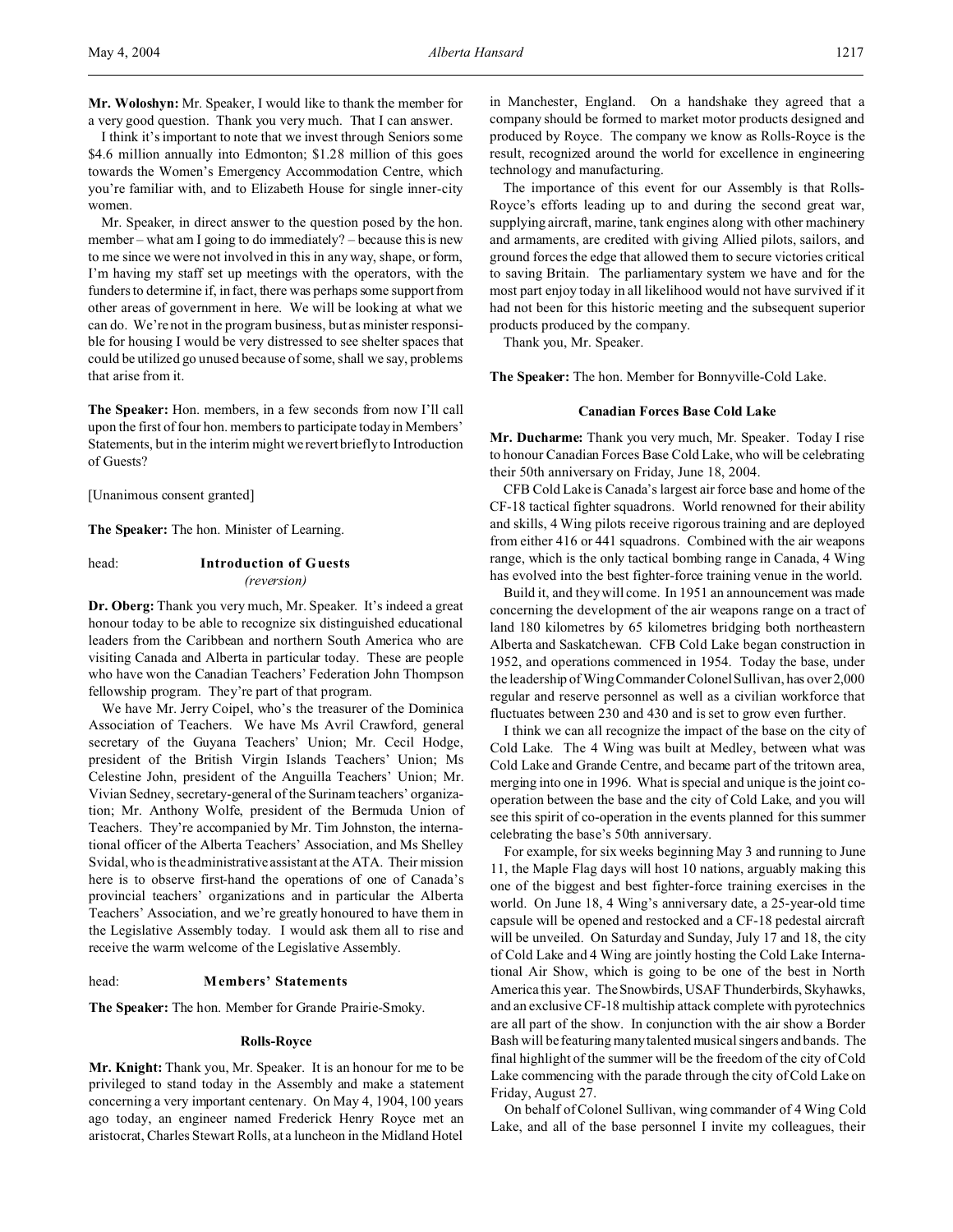families, and all Albertans to participate in celebrating CFB Cold Lake's 50th anniversary.

Happy 50th anniversary, CFB Cold Lake, and congratulations on a job well done.

Thank you.

*2:40*

**The Speaker:** That statement by the hon. Member for Bonnyville-Cold Lake ran a full one minute beyond the time allocated for it, but it was allowed today simply because the hon. Member for Grande Prairie-Smoky went one minute under his allocated time.

The hon. Member for Calgary-West.

#### **Queen Elizabeth II Golden Jubilee Citizenship Medal**

**Ms Kryczka:** Thank you, Mr. Speaker. On February 26, 2002, our hon. Premier rose in this Assembly and introduced Bill 1, the Queen Elizabeth II Golden Jubilee Recognition Act. This provincial legislation annually commemorates the golden jubilee of our Queen, Elizabeth II, and recognizes in her honour the very special contributions of Alberta's young people in building this province and its communities.

Everyone knows the kind of young Albertans I'm talking about. They are the ones who go way above and beyond in their communities, the ones who go out of their way to help others, give freely of their time in support of a worthy charity or cause, or through some other way find the time to give back to their community. Quite simply, they represent all that it means to be a very good citizen in this province.

There are many awards or scholarships that recognize outstanding achievement in academics or sports or perhaps even both, but with the Queen's jubilee recognition act we now have a way to recognize Alberta's young people who exemplify the best qualities in citizenship and leadership. I truly cannot think of a more meaningful award.

Every year one student from each high school in Alberta is chosen to receive the Premier's citizenship award based upon their exemplary contributions to their community and their school. From this select group the five most outstanding are recognized with the Queen's Golden Jubilee Citizenship Medal and a \$5,000 award to use for further education or development.

Today I had the honour of hearing the name of an outstanding young constituent of mine, Michele Romanow from St. Mary's high school in Calgary, who was recognized in this Assembly along with the four other Queen's Golden Jubilee Citizenship Medal recipients for 2003: Samantha Saretsky from Lacombe composite high school, Laura Abday from Edmonton's Jasper Place high school, Evan Wisniewski from Two Hills high school, and Wilma Shim from Edmonton's Archbishop MacDonald high school.

Our province is very proud to celebrate the achievement of young Albertans who exemplify the qualities of citizenship, volunteerism, and community participation. Having pride in one's community and a willingness to contribute back is important because it builds upon the important foundation of compassion and respect, two characteristics that I believe are the cornerstones of a caring and safe society. These key components have made Alberta the strong, vibrant province that it is today and will allow it to remain strong in the future.

Congratulations to these five outstanding young Albertans. Thank you, Mr. Speaker.

**The Speaker:** The hon. Member for Edmonton-Highlands.

#### **Romanow and Juliet**

**Mr. Mason:** Thank you very much, Mr. Speaker. Romanow and Juliet, with apologies to William Shakespeare. Scene 2, New Democrats' orchard, enter Romanow.

> But, soft! What light through yonder window breaks? It is the east, and medicare is the sun. Arise, fair sun, and kill the envious Tory moon, Who is already sick and pale with greed, That thou our public system art far more fair than she: Be not her maid, since she is envious; Her health delivery is but sick and greedy And none but fools do bear it; cast it off. It is my birthright, O, it is my love! Lady, by yonder blessed moon I swear

That tips with silver all these fruitful contracts. O, swear not by the moon, the inconstant Tory moon,

That monthly changes in her circled orb Lest thy coverage prove likewise variable. Good night, good night! Privatizing is such

sweet sorrow, False savings today and Americanization on the morrow.

O, Romanow, Romanow! Wherefore art thou,

Romanow?

Deny delisting and refuse thy premiums; Or, if that wilt not put an end to waiting lists, Then thou no longer be a New Democrat. 'Tis but their greed that is my enemy.

Thou art thyself, though not a Pettigrew. What's a Pettigrew? It is his foot in mouth That reveals the Liberals' deceitful scheme. Too early, I hope, for the election is not yet come. What's in a name? That which we call medicare By any other name would smell as sweet; So Romanow would, were he not by the Liberals and Tories ignored, Retain that dear public system which we owe Without that title to Tommy Douglas and the NDP.

**The Speaker:** That one could be in the book, hon. member.

## head: **Presenting Petitions**

**The Speaker:** The hon. Member for Edmonton-Strathcona.

**Dr. Pannu:** Thank you, Mr. Speaker. I rise to present a petition signed by 108 Albertans petitioning the Legislative Assembly to "pass legislation that eliminates health care premiums."

Thank you, Mr. Speaker.

#### head: **Introduction of Bills**

**The Speaker:** The hon. Minister of Transportation.

### **Bill 31**

### **Highways Development and Protection Act**

**Mr. Stelmach:** Thank you, Mr. Speaker. I beg leave to introduce Bill 31, the Highways Development and Protection Act.

The bill will consolidate and modernize the existing Public Highways Development Act and the City Transportation Act and provide a single legislative framework for planning, developing, and protecting the provincial highway network system.

[Motion carried; Bill 31 read a first time]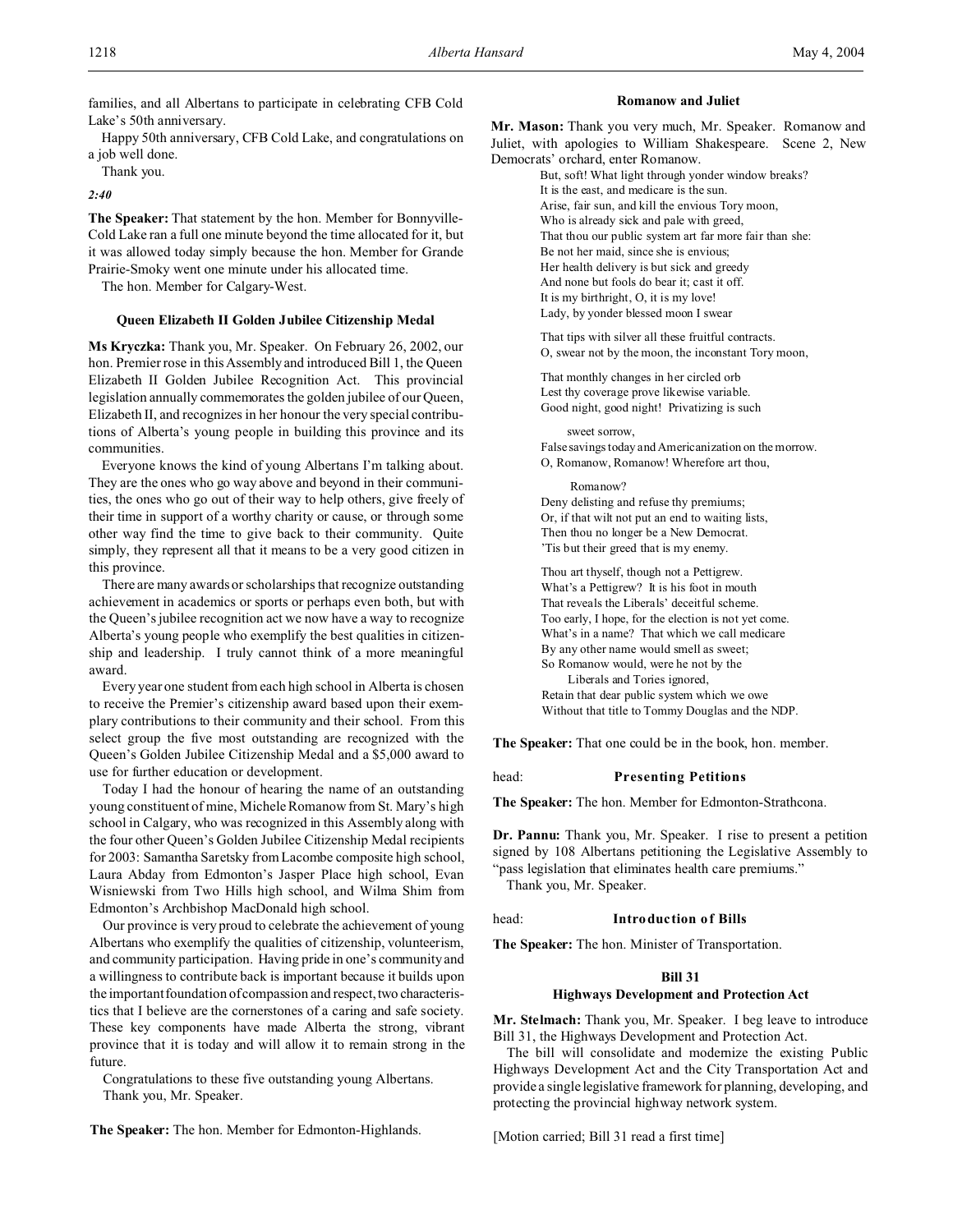### head: **Tabling Returns and Reports**

**The Speaker:** The hon. Minister of Learning.

**Dr. Oberg:**Thank you very much, Mr. Speaker. Today I am tabling the requisite number of copies of all the school funding profiles for the province of Alberta, including charter schools and all the schools that are funded by us. This will enable full transparency and full disclosure for everyone involved, as was asked for by the hon. Member for Edmonton-Mill Woods during estimates.

**The Speaker:** The hon. Member for Calgary-Currie.

**Mr. Lord:** Thank you, Mr. Speaker. I rise today to table the requisite number of copies of a report showing that toll roads apparently are turning out to be as much as twice as safe as publicly built and maintained highways, clearly something worth investigating. It's called Facts and Myths About Tolls. It's prepared for the International Bridge, Tunnel and Turnpike Association,whose motto is There Are No Free Roads. Clearly, it's the sort of reading material that should keep people wide awake at night.

Thank you, Mr. Speaker.

**The Speaker:** The hon. Member for Red Deer-North.

**Mrs. Jablonski:** Thank you, Mr. Speaker. Today I rise to table five copies of a letter from Kip Snelling, who is employed in the Ventures program at Michener Centre in Red Deer. In the letter Kip includes a petition signed by 34 residents of Michener, constituents of mine, in support of maintaining the Ventures program, which helps Michener residents to be active and employed.

**The Speaker:** The hon. Member for Edmonton-Gold Bar.

**Mr. MacDonald:** Thank you, Mr. Speaker. I have two tablings this afternoon. The first is a letter that I received on December 22, 2003, from Alberta Finance, and it's a partial release of the KPMG actuarial study commissioned by the government to help set the rate for basic automobile insurance in 2003 in Alberta.

The second tabling I have is a study done by KPMG. It's titled Impact of Proposed Tort Reform on Private Passenger Automobile Rates in New Brunswick, and it's dated July 28, 2003.

Thank you.

**The Speaker:** The hon. Member for Edmonton-Highlands.

**Mr. Mason:** Thank you very much, Mr. Speaker. I'm pleased to table a letter addressed to all MLAs from Mr. Phil Flaumitsch. Mr. Flaumitsch is a young driver and has raised serious concerns about insurance rates in Alberta. He's particularly concerned by the government's obvious inability to deliver on promises of lower insurance premiums.

**The Speaker:** The hon. Member for Edmonton-Strathcona.

**Dr. Pannu:** Thank you, Mr. Speaker. I rise to table the appropriate number of copies of a news release from the Edmonton City Centre Church Corporation. It's dated May 3, 2004, that is yesterday. It announces the closure of the Crossroads duplex due to lack of funding. The Crossroads duplex had provided a safe and supportive home for those who had histories of emotional, physical, or sexual abuse, violence, or homelessness.

Thank you, Mr. Speaker.

## **Point of Order Insulting Language**

**The Speaker:** During question period today, hon. members, there was an interjection by the hon. Member for Edmonton-Highlands with respect to a point of order heard very clearly by the chair. Hon. Minister of Environment, do you want to withdraw some statements, or should we proceed with the point of order?

**Dr. Taylor:** Well, Mr. Speaker, if I could just elaborate perhaps for  $\ldots$ 

**The Speaker:** No. Then we'll proceed. The hon. Member for Edmonton-Highlands raised the point of order.

**Mr. Mason:** Thank you, Mr. Speaker. I'm raising the point of order under our Standing Orders, section 23(j), which is when a member "uses abusive or insulting language of a nature likely to create disorder."

It's my view that when the hon. minister referred to the hon. Official Opposition House Leader as a water witch he was not particularly talking about her ability to divine moisture in the soil. I think that it was inappropriate and uncalled for, and I ask that he withdraw it.

*2:50*

**The Speaker:** The hon. Member for Edmonton-Centre.

**Ms Blakeman:** Thank you, Mr. Speaker. Well, it's no fun being the only woman on the front benches of the opposition, and I'm very aware that many women, perhaps most women, who might currently be considering running for political office would find the minister's comments sexist, distasteful, juvenile, and a deliberate attempt to trivialize my role as an equal member of this House.

I've gone carefully through the list of unparliamentary language that's provided in *Beauchesne* and by the Speaker's handout of February of 2004. Interestingly, "witch" is not found as unparliamentary language, I suspect because the amount of name-calling that has happened to people of a particular gender of whom "witch" might apply has not been as common, and that's why we're not finding it. I think the member is very uncomfortable being challenged by a woman, and his attempt to trivialize my role in this House is his way of handling that, shrinking me down to a size he can handle, if you would like, and I think it shows how far in the past he indeed is living.

It's not a compliment to his caucus or to the government that those kinds of comments would be uttered, I believe. But, Mr. Speaker, I take comfort, small comfort, in two adages. One is that they always scream the loudest when they know they're losing, and secondly, what comes around goes around.

Thank you.

**Dr. Taylor:**Well, Mr. Speaker, I think we have not so much a point of order here as, I would say, a point of misunderstanding of a rural cultural tradition. I would point out to you that water witch is not sexist. I'll explain to you what it is. First of all, in my constituency and I've since learned in a number of constituencies around the province from the number of notes that I've received, it is common terminology. What water witch refers to is one who can usually take a willow with a fork in it . . .

**Mr. Cardinal:** Or a crowbar.

**Dr. Taylor:** The hon. minister suggests a crowbar. As you walk through a certain area where you're trying to find water, that bar or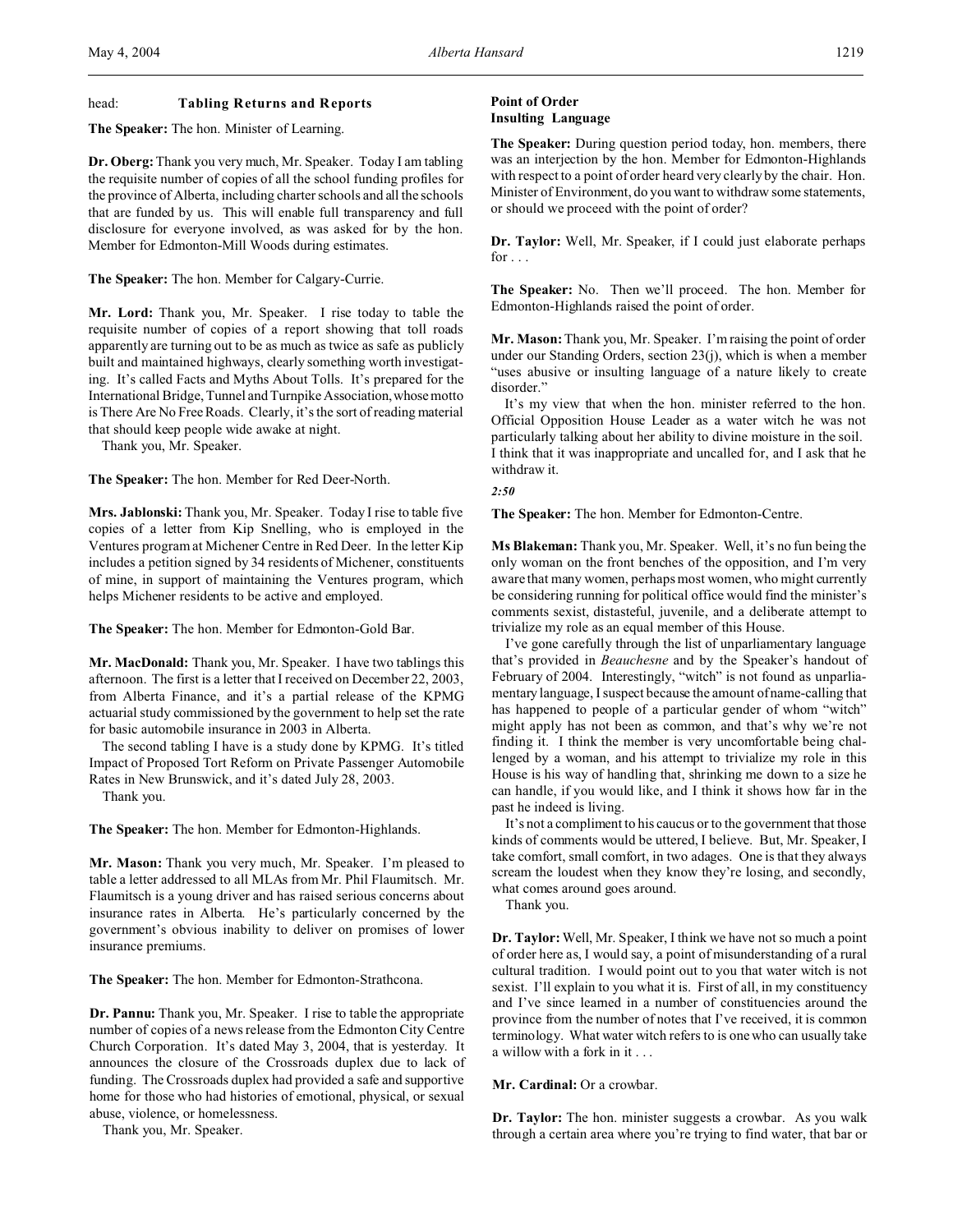that willow will move in downwards motion. People that can do this – I can't do it, Mr. Speaker; I wish I could – can actually identify the type of water and the depth that the water is at. These people are referred to as water witches.

Now, this is a terminology that is common in rural Alberta. I thought it was just southern Alberta, but apparently it is common in other parts of Alberta as well. To suggest that it is sexist is inappropriate, Mr. Speaker. The hon. Minister of Learning is in fact a water witch, and it appears to be something that is inherited. The hon. Minister of Learning has informed me that his father can witch and his brother can witch as well, so that is the cultural tradition on this.

Now, if you look at the member's comments – I don't have them in front of me, so I'm just going by memory – I believe she suggested that she knew that there was potable water in coal bed methane where we had not drilled, and we don't know if there's potable water in that. Well, the only thing somebody coming from my cultural tradition can assume is that she must be a water witch; that is, she can divine water without having to go through the scientific methodologies of drilling. As I say, it's a rare skill and a very valuable skill.

So I think, Mr. Speaker, this is a point of cultural misunderstanding as opposed to any point of order.

#### The Speaker: Others on this point?

Well, the chair disagrees with the hon. Minister of Environment. Here is what was said from the hon. Member for Edmonton-Centre. "My next question is directed to the Minister of the Environment. How many applications to divert fresh water from an aquifer within a coal bed methane scene are currently before Alberta Environment?" Minister of Environment, that was the question from the hon. Member for Edmonton-Centre. The Minister of Environment after one statement says, "Now, in my constituency, Mr. Speaker, we have people we call water witches, that can test for water, and it appears that the member opposite might be considered one. I don't know."

Now, let's see what the *Encyclopedia Britannica* says about what a water witch is. First of all, it says that it's an "occult practice." Secondly, it says that it was "first practiced in Europe during the Middle Ages, dowsing is most often used to find water but may also be employed to locate precious metals, buried treasure, archaeological remains, or even dead bodies."

Now, I suspect, I just really suspect – I wonder if the term "water witch" would have been used if the poser of the question had been male. On that point I am going to rule that this is an actual point of order. I am going to ask the hon. Minister of Environment to withdraw his comment.

**Dr. Taylor:** Certainly, Mr. Speaker. In deference to you I would withdraw my comment.

**The Speaker:** Thank you.

- head: **Orders of the Day**
- head: **Committee of Supply**

[Mr. Shariff in the chair]

**The Deputy Chair:** Hon. members, we'll call the committee to order.

#### head: **Main Estimates 2004-05**

**Human Resources and Employment**

**The Deputy Chair:** As per our Standing Order the first hour will be

allocated between the minister and members of the opposition, following which any other member may participate.

The hon. Minister of Human Resources and Employment.

**Mr. Dunford:** Thank you, Mr. Chairman. I'm here today to present the 2004-2005 estimates for Alberta Human Resources and Employment.

We have some folks in the gallery today, and I believe that Dan Thompson, director of budgets and forecasts, is there; Duncan Campbell, senior financial officer; James Frey, the acting assistant director of communications; and Charlene Schmidt. I see Shelby MacLeod, my executive assistant; Warren Chandler, special assistant; and it looks like some guests that are here touring. So welcome to everybody.

I wanted to talk first, Mr. Chairman, about the future of Alberta, about a future when Albertans are even less dependent on government supports, when employers can find the skilled labour they need, and when the risk of workplace injury or death is minimal.

Alberta Human Resources and Employment is looking to build a better future for Albertans, and building that better future for Alberta comes at a price. This year I'm asking for \$1.148 billion to support the work of the ministry. This does not include the WCB, the Workers' Compensation Board, which is entirely financed by employer premiums so is not a part of these budget estimates.

The Alberta Ministry of Human Resources and Employment is made up of five components: the department, the Alberta Labour Relations Board, the personnel administration office, the Appeals Commission for workers' compensation, and fifth, the Workers' Compensation Board. As I said, I will not be discussing WCB in these remarks.

### *3:00*

First, I would like to discuss the Alberta Human Resources and Employment department. Before I begin, we've all heard about the tyranny of the anecdote: how one welfare client taking advantage of the system means everyone is a cheat, how one unhappy WCB client means the system is a failure. But those anecdotes are the minority. Stories of real Albertans provide us with real examples of what government does to affect their lives every day. Today I will be including stories about real people who have accessed our services. They are just a few of the hundreds of stories I and my colleagues hear every single day. These stories reflect our priorities and the great work Alberta Human Resources and Employment has done and will continue to do over the next year.

There are five main initiatives that will be addressed by the department over this next year. First, we will continue to implement Alberta Works income support and employment training programs. Our province's record on welfare reform is a national good-news story. At 1.3 per cent we have the lowest percentage of working-age population receiving social assistance in this country. This percentage has remained stable, but population continues to grow. We also have one of the highest percentages of adults participating in the workforce, more than 74 per cent.

This year we will invest \$617 million into the Alberta Works initiative as a system of income and employment supports, health and other benefits. It is a program designed to produce better results but at no additional cost to the taxpayer. It is a program not simply about giving people money; it's about giving them a future. Alberta Works will build on our success at helping people find and keep a job. It takes us even further away from old approaches where people could be trapped into dependence on government handouts instead of being given the hand up that they really need to create a better future for themselves and their family.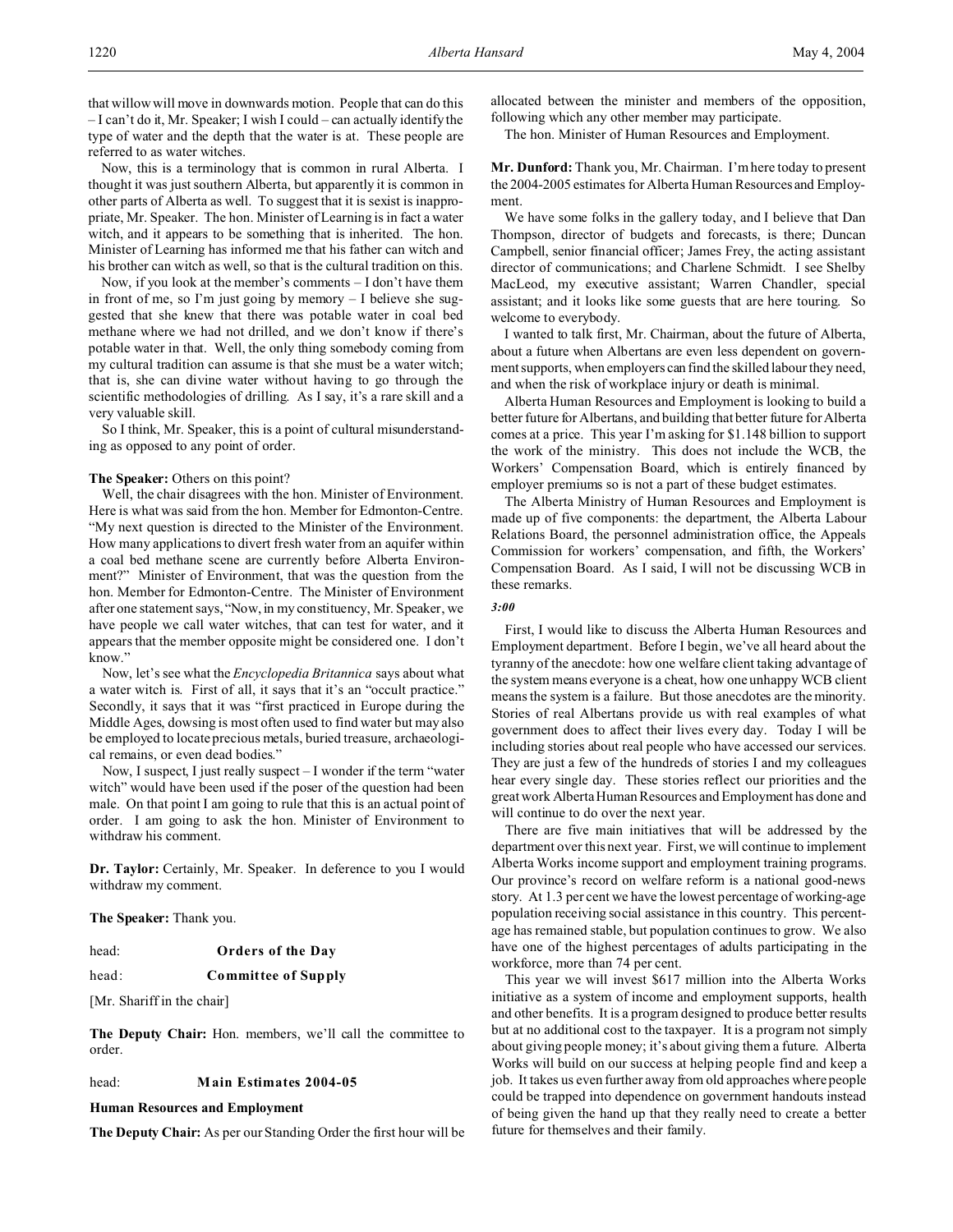Under Alberta Works we help Albertans leaving financial assistance remain independent of government programs. Sometimes it means getting them into academic upgrading or skills training. Of the total Alberta Works budget nearly \$280 million will help 40,000 Albertans get labour market information, academic upgrading, language courses, or job skills training to move into the workforce.

Sometimes it's supporting people so that they can flee abusive homes. Eligible clients fleeing domestic violence could receive up to \$1,000 to help them set up a new household and get a fresh start. Diane is just one such woman who needed our help. This 40-yearold mother of two from Calgary fled an abusive relationship and needed to get her life back. Before he left the country, her estranged husband had destroyed her entire wardrobe and her eyeglasses. She was so distraught and fearful that she left her executive secretary position with an oil company.

We provided Diane with income supports while she attended counselling for the trauma she had experienced. She also received encouragement and support from our staff. We were also able to assist Diane to replace some of her work wardrobe and eyeglasses. She participated in life skills and career planning workshops to rebuild her shattered self-confidence. Diane is now back working full-time as an executive secretary for an engineering company. Where would Diane be if we just gave her a monthly cheque? Alberta works because we invest in people, and through Alberta Works, the program, we will see a return on that investment.

To access our services, we tell Albertans to click, call, or come in. In March 2004 there were more than 184,000 clicks to ALIS, our career, learning, and employment web site. That was our best month on record, and this is up 28 per cent from last year. We just launched two new on-line services, WAGEinfo and CERTinfo, to help job seekers find out what they can expect to earn in the Alberta job market or which occupations have special requirements. Clients can also call our new income support contact centre to get toll-free, 24/7 access to information on our financial assistance programs and services. Across the province people can come in to one of our more than 50 Alberta service centres or Canada/Alberta service centres.

Supports do not just end. For those that need it, they can continue to receive the hand up. Through the Alberta adult health benefit program health benefits will be extended to parents leaving financial assistance for work or because of an increase in Canada pension plan disability benefits. These health benefits can be renewed each year if the family earns less than the established income threshold. Alberta Works includes \$86 million invested into health benefits.

Also for the first time, child support services can continue after a family leaves financial assistance to help them get child support agreements or orders. This is very important because next to earned income child support has the greatest financial impact for lowincome families. We will also spend \$4 million to provide child support services to help low-income parents get child support orders and agreements.

Our second initiative is the skills investment strategy and is part of our ongoing work to address labour shortages and skills deficits in Alberta. The skills investment strategy will increase opportunities for Albertans to get the skills and supports they need to find and keep a job. The skills investment strategy addresses the training needs of all Albertans including aboriginal people, immigrants, lowincome Albertans, older workers, people with disabilities, and youth. The new skills investment programs provide greater flexibility and offer a better range of training, an increased number of work-related programs, greater supports for part-time learn-while-you-earn training, and an increased opportunity for providers to create training partnerships.

Our job corps office in Lac La Biche has been piloting a program

for at-risk youth, meaning kids who have quit school and are hanging around with nothing constructive to do. One of these at-risk youth, Thomas, was 19 and had quit school in grade 10. He was, in his own words, hanging around smoking dope for a couple of years and not going anywhere. Job corps helped Thomas decide what he didn't want to do by assigning him to a placement commensurate with his education as a labourer. After two days of digging sand, Thomas decided he wanted to go back to school to become a pipe fitter. The story isn't over. Thomas hasn't graduated yet, but I can say that he's still in school.

This year we will help more adults get the supports and information they need to succeed in the labour market, to get academic upgrading or language courses or job skills training they need to move into the workforce sooner so people like Thomas can get through their training and into the workforce faster.

Each year the department receives approximately \$120 million from the federal government for the Canada/Alberta labour market development agreement, or LMDA. The purpose of the LMDA was to recognize provincial responsibility for labour market training and to transfer delivery of employment insurance training programs to Alberta. Ours was the first LMDA signed, and now similar agreements exist between the federal government and most other provinces. The funds we receive from the federal government have been shrinking by about \$1 million a year even though demand has gone up and costs have gone up. Last year we actually spent \$10 million more than the LMDA services that we received from the federal government.

The department's third initiative is one mandated by legislation. This fall we will begin a review of the assured income for severely handicapped, or AISH, program to ensure that client needs are being met, the program is sustainable, and Alberta's most vulnerable people have the benefits they need. At \$393 million AISH is the largest program in the ministry and is still one of the most generous programs of its kind in Canada.

This year for the AISH program we will spend \$276 million for AISH's financial benefits and \$118 million in medical benefits for more than 32,000 Albertans. Medical costs account for nearly onethird of the total AISH spending, an increase of 13 per cent from 2003-2004, or an additional \$14 million. Medical costs for AISH recipients have increased dramatically from approximately \$63 million in '99-2000 to \$118 million this year. That's an increase of 87 per cent in six years, and a large portion of that is prescription drug costs.

#### *3:10*

The AISH caseload is also increasing. The number of recipients is growing by about 4 to 6 per cent per year, much more rapidly than the population. We need to understand why that's occurring. We have all heard from constituents on AISH about the challenges they face making ends meet. I wish I could do more, but first we need to get a handle on medical costs, prescription drug costs, and caseload increases.

Something must be done. The AISH program needs to be changed to ensure its long-term sustainability. We'll be talking to the people closest to the program: the workers, the advocacy groups, the service providers, and clients. Our hope is that the AISH review will bring solutions and identify ways to make the program more responsive to the people it serves.

For our department's fourth initiative we will develop partnerships to meet Alberta's human resource development needs, focusing on skills deficits, workforce planning, supporting increased workforce productivity, and improving relationships with workplaces.

Another example. David is a 21 year old who came to the youth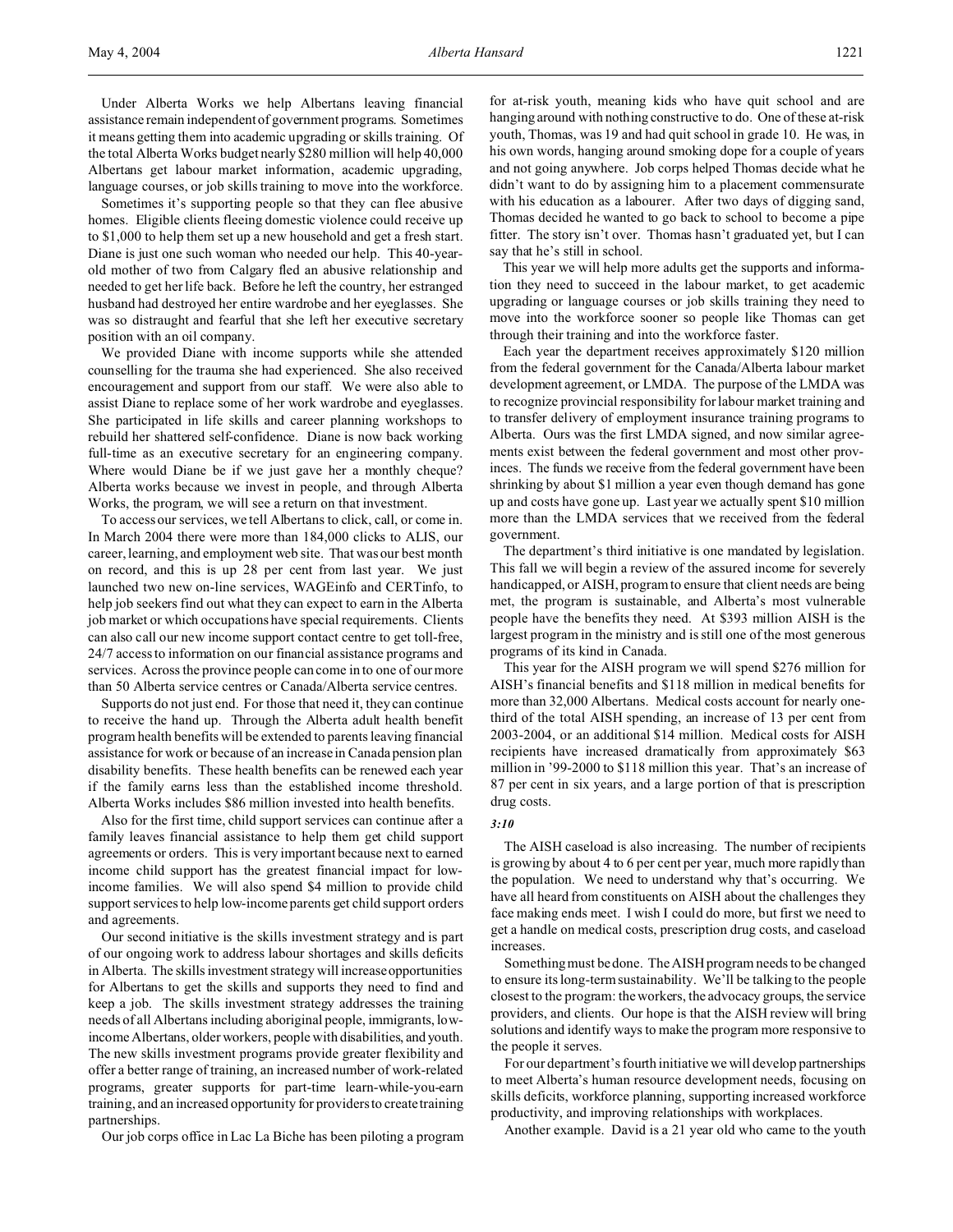employment centre in Calgary. He was tired of working dead-end jobs. David completed a career planning inventory with a counsellor. He was then assisted in researching his options. David decided to become an electrician. He and his counsellor completed a resume. The counsellor then connected David with the Calgary Construction Association, who put him in touch with a journeyman who was willing to take on an apprentice. Six months later David is still employed as an electrician's apprentice.

We need to continue to develop and foster partnerships with all sectors – construction, tourism, agriculture – to ensure that Albertans like David can remain part of our vibrant economy. In our six delivery regions our staff are working directly with employers, business associations, chambers of commerce, and economic development authorities to get the word out. There are people who need to work, who want to work, and we can help employers connect with them.

The department's fifth and final initiative is WorkSafe Alberta. Our goal is to reduce workplace injuries by 40 per cent, and we're almost halfway there. In 2003 the lost time claim rate was down from 3.4 to a record low of 2.8. Our goal is to have it at 2.0 by the end of 2004. Consider these statistics. Someone is injured on the job in Alberta every 3.5 minutes. Last year there were 127 work deaths in Alberta. Emergency room doctor and injury researcher Dr. Louis Francescutti described this death rate as an epidemic. I believe it is 100 per cent preventable.

We will continue to reduce workplace injury rates even further and lower the health, personal, economic, and workers' compensation costs associated with preventable incidents. The funds we put in are an investment, \$13.7 million in workplace health and safety this year, a slight increase over last year. If WorkSafe Alberta is successful in meeting the 40 per cent reduction target, it could save \$220 million each year in WCB claims and assessments. We have hired 19 more inspectors, we had more convictions, and we've increased fines from \$150,000 to \$500,000, but we still have a long way to go. Injuries are down, but they're still occurring.

The key to WorkSafe Alberta is education. We have to get new workers educated in safe practices. One of our inspectors in Medicine Hat told me about something he saw last fall. He was parked in his vehicle across from a residential construction site. Workers were on scaffolding installing siding on a new house. A young worker was attempting to reach higher to get an extra section installed before he had to climb up to the next level of scaffolding. He couldn't quite reach, so he proceeded to grab a plastic bucket to stand on. Our inspector was about to yell up to the worker to stop what he was doing when the man's supervisor told him to stop and climb up the scaffold to reach. Later the supervisor told our inspector that he couldn't afford to lose anyone off his crew due to injury. Lost productivity, lost time, and lost lives: that's what WorkSafe Alberta is trying to prevent.

I would be remiss if I failed to mention a couple of other areas within the workplace side of our department. The first is employment standards. These folks ensure that employers and employees have balanced rights and responsibilities. In employment standards and other enforcement areas of the department our approach is to educate first, then regulate. An example: our officers provide training on how to calculate overtime and holiday benefits or how to arrange shifts and compressed work weeks. This year we will be devoting \$5.3 million to employment standards initiatives so that we can continue to help people and workplaces be fair.

One area of employment standards I'd like to highlight is partnerships. The Alberta Hotel & Lodging Association is working with our employment standards staff on a number of initiatives to increase their members' knowledge about the legislation and regulations.

The advice and information our staff can impart has been particularly valuable to the smaller members who do not have human resource professionals on staff.

Another component of our workplace investments is labour relations. In 2004-2005 we will spend about \$2.2 million on labour relations, a relatively small part of our budget but with a large and lasting impact. Labour relations is about mediation services to help disputing parties reach a settlement. Mediators make a difference. Employers and their unionized workers need to work together to meet training and sector needs, and it is important that the negotiations about wages and benefits not undermine the working relationship that is needed for other challenges. Mediators can help make workplace relations more balanced and productive.

Labour relations is also about ensuring confidence in regulated professionals, and it's about labour relations policy development. Alberta has one of the most stable labour relations climates in the country. Between 1999 and 2003 Alberta averaged the second lowest rate of lost time due to labour dispute at 217 days lost per 10,000 person-days' work, about one-third of the national average.

That concludes the department portion of the ministry.

The second component of the ministry is the Alberta Labour Relations Board. Last year's passage of the Labour Relations (Regional Health Authorities Restructuring) Amendment Act has set out a number of tasks for the board in the coming year. Previously the board concluded the runoff votes between unions as well as determinations and votes on collective agreements. This year the board will be providing mediation for those parties requiring it and adjudicating any outstanding issues from the mediation process. On a day-to-day basis the LRB will continue to resolve the issues brought before it with an emphasis on trying to settle disputes before they require formal hearings.

The third component of the ministry is the personnel administration office, the government's central human resource agency. PAO's budget of \$8.7 million supports the work it does to build a strong Alberta public service. The PAO collaborates with ministries on strategies committed to attracting, engaging, developing, and retaining the best public service employees. Success of attraction and retention initiatives can be measured in many ways, but a key indicator is the 80 per cent job satisfaction reported by employees of the public service in the 2003 employee survey. [Mr. Dunford's speaking time expired] What do I do? Do I ask for unanimous consent to go on?

### **The Deputy Chair:** You could.

**Mr. Dunford:** Can I have unanimous consent to go on? I've got four more pages.

[Unanimous consent denied]

**The Deputy Chair:** The hon. Member for Edmonton-Gold Bar.

**Mr. MacDonald:** Thank you, Mr. Chairman. There is a long list of hon. members on this side of the Assembly who have expressed an interest in questions to the Alberta Human Resources and Employment minister in the time provided. Certainly, if my experience in the past month in budget estimates has taught me anything, it's that the ministers certainly have lots of time in which to defend the programs of their respective departments, and this minister is no different.

Now, Mr. Chairman, certainly this minister has worked very, very diligently where others have been less than diligent, and the proof is in the statistics in regard to people who lose their life as a result of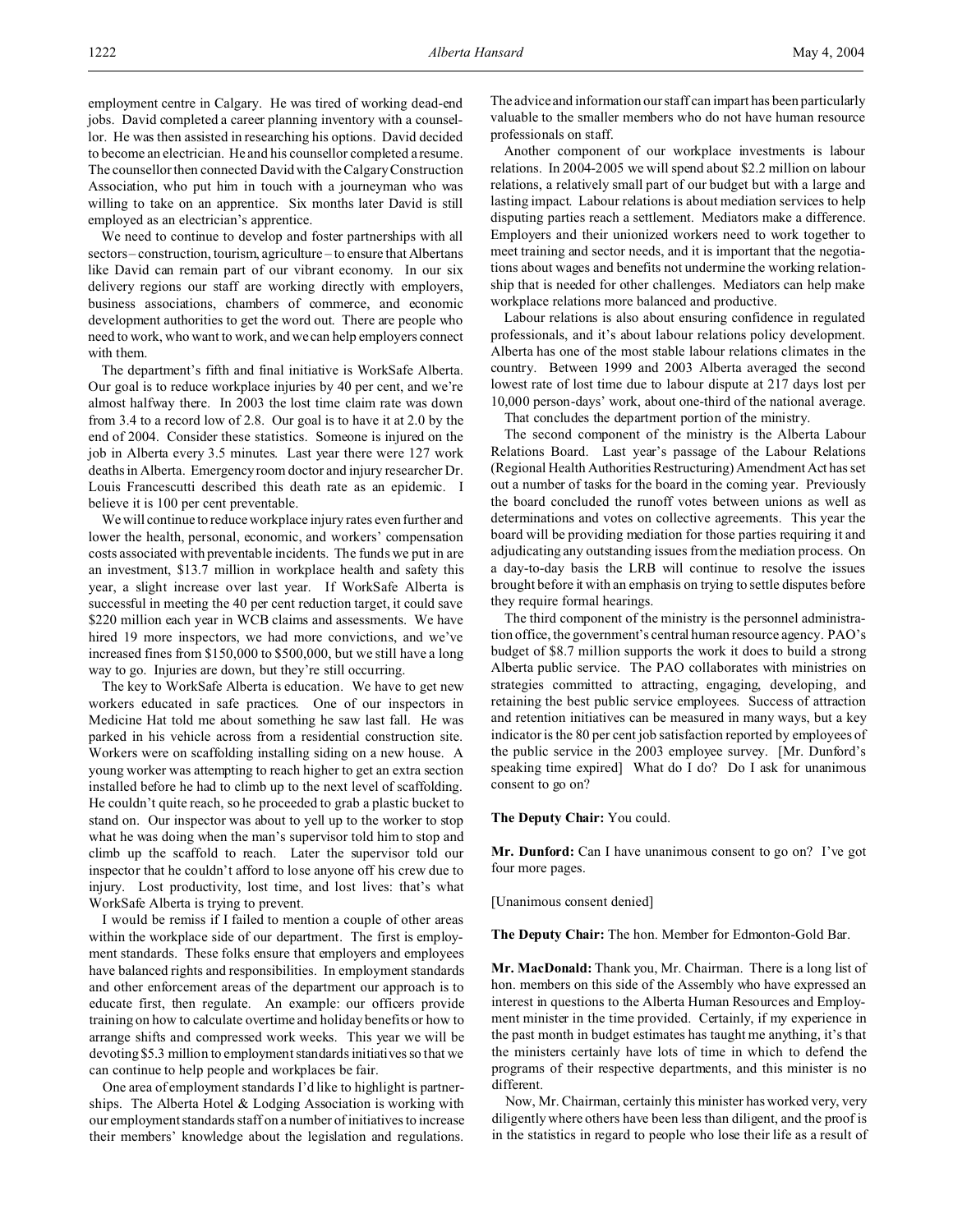a workplace fatality. The minister and his department should be credited for working very hard to educate Alberta workers and employers about work safe sites.

When we look at the statistics and we recognize that fatalities are going down on the job sites, they're going up in other areas. These statistics are frightening. Last year, as we know, 127 Albertans died as a result of their work. There were 98 deaths in 2002, 106 in 2001, and the death toll in 2003 in total is the highest it's been in 17 years.

#### *3:20*

How does the minister track and record lost-time accidents and fatalities in Alberta's workplaces? Also to the minister in regard to this issue, which Alberta job sites are the safest? Those where workers are under union contract or those where the workers are not protected by a union contract? Does the department study that, and if they do study that, which are the safest job sites?

When will this government make all Alberta employers maintain the same occupational health and safety standards for workplace safety? Now, it's unfair of one employer or one group of employers to have an economic advantage over another employer or another group of employers if they know that they can avoid the occupational health and safety law and its regulations, so I would encourage the minister to make sure that we have a level playing field. Certainly, that's in the interests of everyone to make sure that there's a level playing field for all employers.

In regard to the working alone regulation that came about as a result of the passionate advocacy done by Deb Dore, who lost her daughter in a violent act of crime some years back in Calgary. This crime against Deb Dore's daughter was committed while she was working alone in a sub shop. The minister had a consultation process, and there were recommendations made.

I want to know now what sort of follow-up has been done in regard to that. What exactly is going on with this working alone regulation? Does the minister still consider it to be adequate? What sort of compliance numbers does the ministry have in regard to this? Which sector of employers are abiding by that working alone regulation, and which are not? Or have we simply left that up to voluntary compliance? What exactly is going on with this working alone regulation, and does the minister feel that it is working?

Also, before we move on to other subjects, Mr. Chairman, I understand that the department is working on regulations to govern NORM, and NORM is naturally occurring radioactive materials that are in the workplace. Naturally occurring radioactive materials show up in industrial process streams. One particular place they do show up is in fertilizer plants in the concentrated process stream that is involved in making fertilizer. Workers not only in that industry but in the petrochemical industry come in contact with what are known as NORMs.

Some individual companies, to their credit, have regulations in place to protect their employees from naturally occurring radioactive materials. I may have been incorrect, but I was left with the distinct impression that this minister and this department had a subcommittee set up to study this issue and were going to make recommendations in regard to naturally occurring radioactive materials. I would like to get an update on that. This is very, very important, particularly for workers who on a number of occasions as a result of their work have to enter a confined space or perhaps a pressure vessel doing routine maintenance and come in contact with these naturally occurring radioactive materials. So if we could get an update on that.

It's particularly important when one considers that the number of fatalities in this year's report from the ministry has increased significantly as a result of breathing contaminated air or high concentrations of smoke or high levels of dust over a period of time. A lot of workers are developing respiratory illnesses that 10, 15 years down the road are killing them. So this is something I hope our government is working diligently on and we can report some progress to the workers who could be affected by this very soon. The death rates are going up for occupational diseases, and I think this could be one way of starting a gradual decline in the death rate.

In conclusion on this matter, certainly the good work the minister and the ministry have done could be continued if we had an education process to alert all workers and their employers about the hazards of poor ventilation on work sites and, if there is poor ventilation, the importance of providing correct respiratory protection and ensuring that the workers wear that respiratory protection, because the costs down the road are incredible.

Now, we see an increase in this minister's budget. In the 2004-05 budget there's an increase of \$15 million over the 2003-04 forecast, but unfortunately there hasn't been an increase for those who need it most. Now, I don't know how this government can justify putting more and more gambling revenue into the horse racing industry. They have their own frequent flyer club, extensive travel, and there's no shortage of money for communications budgets. We can increase all those. Government spending in the years that I've been in the Assembly has increased by 50 per cent, Mr. Chairman, but we do not seem to have any money for those in this province who need it most, and those are Albertans who are living on assured income for the severely handicapped or those receiving money through supports for independence.

Now, the majority of people on those assistance programs cannot work. The minister has talked about other people, and that's wonderful. That's good news. I'm glad we have programs that can help. In a province as rich as ours we cannot forget some of the most needy and their families. We can talk about many things. We can talk about having skills investments, and we can have lots of programs, but the majority of these citizens through no fault of their own unfortunately cannot work for any length of time. Many of them have mental illnesses. Some have a disability of one sort or another. When we look at what we expect them to live on, it is simply not enough.

#### *3:30*

Now, we have as a province certainly outperformed the rest of the country in job creation. We have enormous resources, which are in global demand, and we should count our blessings. Our economic productivity was higher than other provinces, but it's interesting that real wages – real wages – have stagnated during this last decade of growth and prosperity. We have to wonder not only about the minimum wage, which hopefully I'll get an opportunity to talk about, but how are we going to convince this government that we need to increase the benefits for those on AISH and SFI? I think it is a disgrace that in a province as rich as ours we have some of the lowest benefits in the country. Why are we continuing to punish the poor?

Now, for welfare benefits and if we look at the types of households, Mr. Chairman, for a single employable in this province our rank is eighth in the amount of money that we provide; persons with a disability, ninth; single parent, one child, 10th; a couple with two children, fifth. We have to treat our poor citizens better. For a single parent and one child with a \$12,000 a year income and even if you include an additional \$3,000 in tax benefits from the federal government, this is very difficult to live on. I've asked members of Executive Council if they could live on that, and the question was essentially avoided.

When we look and we compare, Mr. Chairman, not only those amounts but have a quick look at the reduction in constant dollar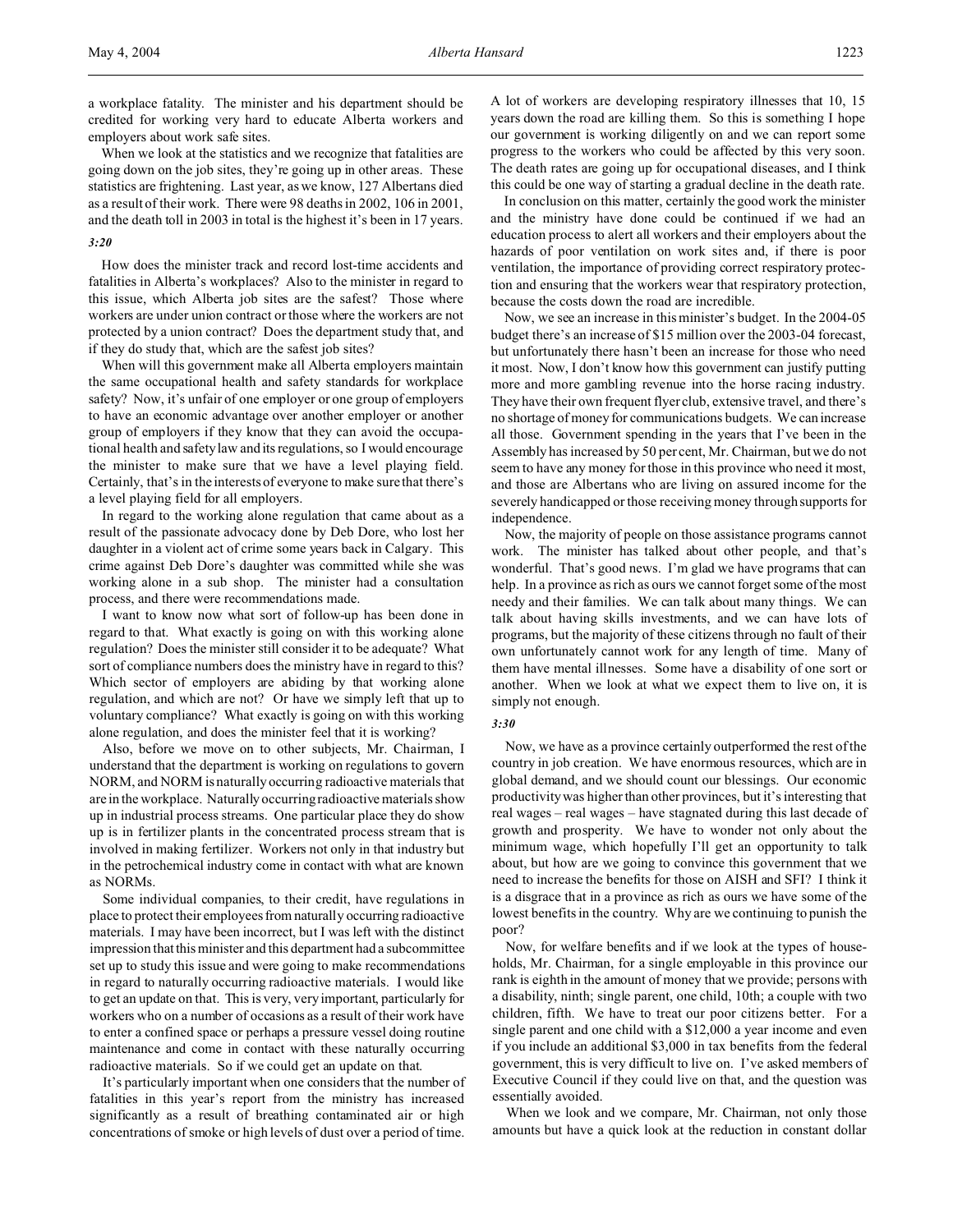When we look at utility costs, for example, and what this government has done with its energy deregulation policies and the increased use of user fees, we should be ashamed of ourselves.

We have to look after everyone, because in a caring, compassionate society it has to be recognized that not everyone is able or is up to the challenge to provide for themselves.

### [Mr. Lougheed in the chair]

Now, the Alberta government – and this is a sensitive topic for the government – diverts some federal funds from welfare programs to other provincial programs. I think we have to have another look at this. Are we taking money off the table that could be used to provide food for children and using it for other purposes? If we're not going to look at this in any other way, I would ask the government to consider the children. Consider the children of those households where incomes are very, very modest because of this government's lack of attention on poverty-related issues.

We can divert enormous sums of money to any number of issues. I'm not saying that they're not worth while, but why can't we spend a few dollars on the most needy in this province to improve their quality of life? This is unacceptable when you consider that inflation has affected those households in a significant way.

I know that poverty lines and low-income cut-offs – that's a debate in itself. But if the government needs one more reminder, let's look at Alberta's rank among provinces for welfare benefits as a percentage of the poverty line. For a single employable, again, we rank eighth. For persons with a disability we rank 10th. For a single parent with one child we rank 10th. For a couple with two children we rank sixth.

It is clear, it is without debate that the poorest Albertans, you know, those living on welfare, those living on AISH, have taken a terrible economic hit over the last decade. There are over 12,000 families trying to survive on SFI benefits. They can no longer be used in the manner that we are treating them. If for no other reason, please think of the children in those households. We can talk about having this market-basket measure all we want – and I'm looking forward to seeing what's in that market basket – but we've got to make a commitment to put some necessary items in that market basket.

We are talking about skills investments, \$10 million less for skills investments than forecast for 2003-04. What would that be and why?

Thank you.

### **The Acting Chair:** Thank you, hon. member.

**Mr. Dunford:** It was good of the hon. member, despite not allowing me to continue on in my speech, to compliment us on a number of areas, and if he liked us in those areas, he should like us in the following areas as well.

I want to talk about the personnel administration office and the fact that they continue to lead a key administrative initiative across the government called the corporate human resource development strategy. This strategy has brought a concerted focus to key human resource issues facing the public service, including the need to build leadership capacity and to attract and retain talent. For example, as of January 2004 approximately 43 per cent of all executive managers have participated in the corporate executive development program.

The PAO has established ambassador and internship programs to promote the public service as a positive career choice to seek out new talent. There are currently 180 ambassadors from across the government. The internship program continues to expand. More than 214 interns attended nine networking events on a variety of development issues over the last year. A newsletter called *GAIN* for sharing information with and about interns is being published on a regular basis.

The PAO has been using new technologies to receive applications for government jobs. Seventy-three per cent of applications are now received on-line. This is a 40 per cent increase from 2002-2003.

#### *3:40*

A key focus this year for the PAO is assisting ministries in establishing workplace health initiatives such as reducing workplace incidents and enhancing the abilities of employees to remain healthy. Deputy ministers will be reporting on their ministries' workplace health initiatives this year.

The fourth and final component of the ministry is the Appeals Commission for Alberta workers' compensation with a budget of \$6.9 million. The commission joined the ministry in September 2002. Established under the Workers' Compensation Act the Appeals Commission is a separate government entity independent from the WCB. The commission hears appeals from workers or employers on decisions of the review bodies of the Workers' Compensation Board. The operating costs of the Appeals Commission are paid from general revenue, which is reimbursed from the WCB accident fund. The accident fund is made up of the assessment contributions of employers. The Appeals Commission continues to bring about changes to make the appeals system more open, transparent, and accountable.

The Ministry of Human Resources and Employment has been an active part of thousands of Albertans' lives over the year and will continue to be over the year ahead. This year Alberta Human Resources and Employment will invest \$1.148 billion, the fourth highest budget in government, for Alberta people, skills, and workplaces. These dollars come with personal stories and make a difference to people every day in many communities across the province.

So with that – we've already had some comments and some questions – I'll answer what I can this afternoon, and then, of course, we'll provide written answers.

Not to deal with Edmonton-Gold Bar's total presentation but just a couple of comments in order that wrong impressions not be left here in the House of the Assembly or for anyone who might happen to be studying *Hansard*. He mentioned the arrangement that we have with the federal government under the national child benefit program and how when the federal government provides additional funding in terms of income to low-income Canadians, and in our case Albertans, every jurisdiction – this includes all provinces and all territories – has the ability and the responsibility to determine whether or not there will be that increase in income and whether the situation is to be left alone or whether there are opportunities in which to maximize, then, some other support systems for welfare people.

I want to indicate to the hon. member and to members of this House that each year the Ministry of Human Resources and Employment will make a decision once we have the quantifiable number that arrives from the federal government. In every case where there has been a decision to allow the income to move forward, then of course that's been the case. There's actually been an increase in the income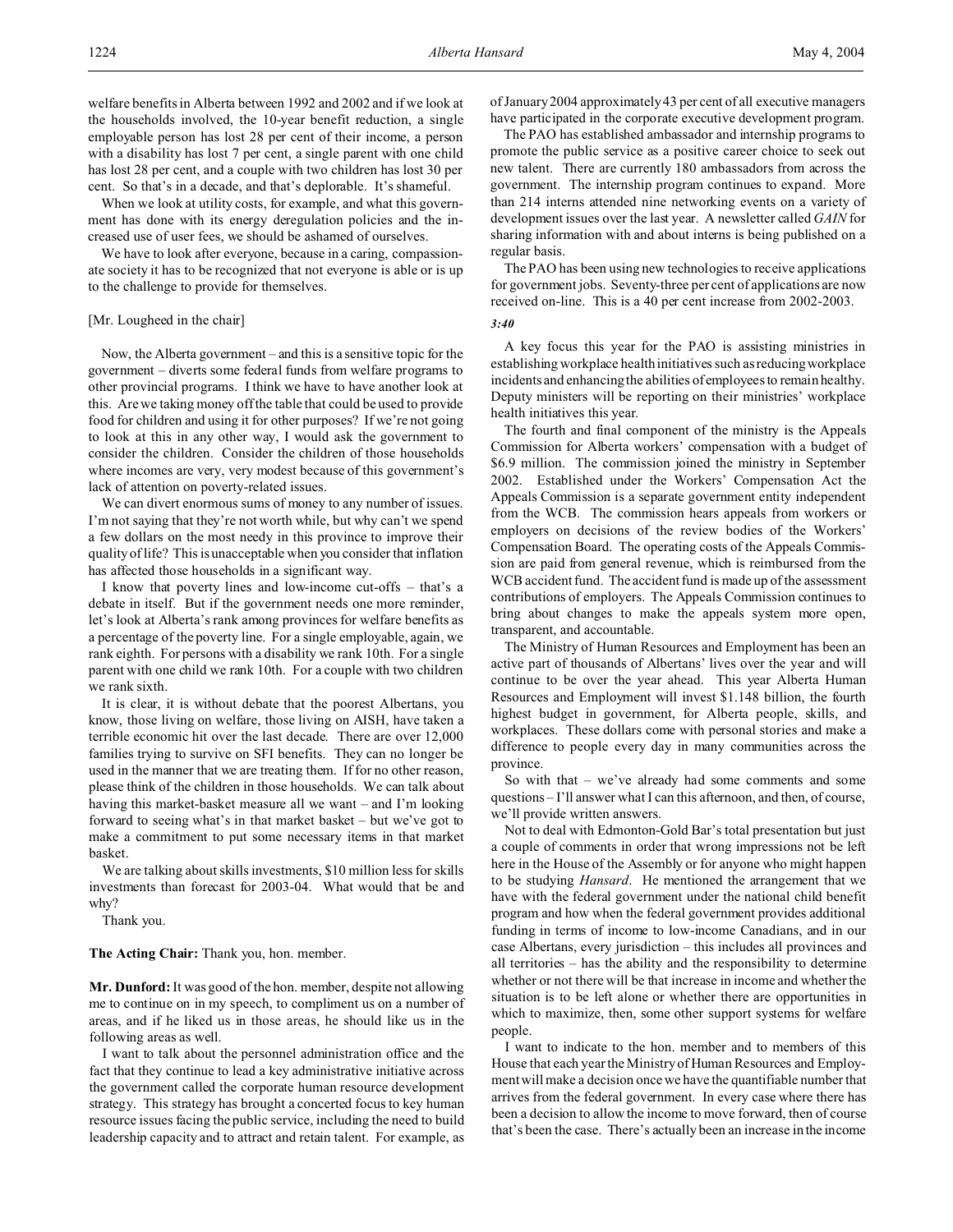portion for a low-income Albertan, but in those cases where we have determined that there are more important factors than just simply income, then what this government has done is looked at the funds that would otherwise become available, and we have used them for other benefits for low-income Albertans, and we have especially focused on families with children.

I would direct the member's attention to a business plan or to any of the documentation that surrounds Alberta Human Resources and Employment, to an excellent program called the Alberta child health benefit. I don't have the number exactly in front of me – certainly, we can confirm this at a later date – but by providing for dental care, providing diabetic supplies for children, emergency services, eyeglass or sight assistance, we've been able to assist I believe the number would be 65,000 children here in Alberta. So we don't need to be hearing anything from any member of this House about how we strip funds from the welfare program in order to put them into other areas. Similar to what we have done for seniors and other programs, we move money around, but we keep it in there for the benefit, then, in this case, of low-income Albertans, low-income families and their children.

It's pretty easy to pick apart a particular program and just focus on one aspect of it, and in this particular case the member picked on the levels of income and made some comparisons with other jurisdictions. As far as income goes, that would be fine. The numbers are there. While he used the word "shame" and other inferences, I stand here without shame in this particular area because what we have done in Alberta is substituted benefits in kind for income.

For an example, if we were to look at all of the health benefits, the medical benefits, some of the work allowances, the clothing allowances that we make and if we were to gross up those benefits, then, to relate to only a comparison in terms of income, of course we would substantially move upward in that comparison.

I would caution the hon. member and all hon. members not to get totally oriented and focused on the income level. One of the things that research is showing people that have an interest in this particular area is that if the support through welfare in terms of income gets above certain levels, then what we have is the construction of what is now called the welfare wall. A welfare wall means that there is an opportunity for a person to determine whether or not they would be better off working and contributing and being productive in the general economy versus it being worth their while to stay on welfare.

So while I have some understanding of what other jurisdictions might be doing in this area, I don't know to the nth degree all of their particular policies, but the thing that I can tell you about this government that is governing Alberta is that we administer ourselves with a couple of philosophies. One of the main ones is that there is inherent and redeeming value to work.

With that belief, then, we are going to administer our programs in such a way that there will always be the incentive for those who can work so that they will seek and retain work within the workplaces here in the province. This is fundamental to understand what it is that makes up the Progressive Conservative government of Alberta in this particular era.

The other thing that is a philosophy, that is an integral part of how we think, is that we're prepared to provide people with a hand up when they are in need of support. We are not in the business of providing handouts.

So when one looks through our business plan, when you look through the estimates and you want to discuss, criticize, you must understand that we are in the business, in terms of human resources and employment, of moving people away from dependence on government and into the personal independence, the personal responsibility of being able to provide for themselves and their families and to be able to then pride themselves first of all on the work that they do, on the product that they produce, and of course on the benefits that come with responsibility and with productivity.

On that note, I think we'll wait for the next series of comments. *3:50*

**The Acting Chair:** The hon. Member for Edmonton-Gold Bar.

**Mr. MacDonald:** Thank you, Mr. Chairman. I have some more questions for the minister in regard to his department, and I will start with the minimum wage. Certainly, it needs to be increased. I don't know if 30, 35, or even 50 cents is enough. I would think that in light of the time that has passed and the inflation that has occurred, a \$7 minimum wage in this province would not be inappropriate.

At \$5.90 Alberta has the lowest minimum wage in Canada, and that's almost a dollar less than the national average. So if we were to increase our minimum wage to \$7, let's say, we would be just about the national average. We don't have the national average in electricity prices for domestic use. That's significantly more than the national average. If for no other reason than that, we could look at increasing the minimum wage by that much.

The minimum wage should also be reviewed annually. Our compensation packages in this Assembly are reviewed annually. If it's good enough for us, why is it not good enough for those working for the minimum wage? The minister could take a real leadership role in this and organize this annual review. Some of his crackerjack officials, students who may work in the hospitality or the service industry who work for the minimum wage could be involved. The hotel restaurant association also could be involved. It could be reviewed on an annual basis instead of this – I don't know how you could accurately describe what's done now.

You know, the policy resolutions at the Progressive Conservative convention: well, if that's what it takes to raise the minimum wage by \$1.10, \$1.05, so be it, but it needs to be done and it needs to be done now. Certainly, I would hope that the minister would take the advice of this side of the House and increase the minimum wage and then initiate an annual review to see if it needs to go up even further.

Now, certainly, there are other issues, and there are so many parts of this department. It's a very interesting department. I'm not saying that the others are not; for instance, the Gaming, or gambling, ministry. It's interesting also. The hon. Ministry of Human Resources and Employment is certainly an interesting department.

On Saturday I was looking through the newspaper, and there was an ad in one of the daily papers – it could have been in both of them – on recruitment for the Appeals Commission. I asked a question some time ago, Mr. Chairman, in regard to an apparent change in direction at the Appeals Commission and matters of the WCB. I for one am surprised whenever there is this argument presented, not only by this minister but by others, that they're independent from the WCB process.

This minister, as I recall, correctly stated that he was directly involved with the Appeals Commission and, certainly, the changes that have occurred there, but in light of the fact that there seems to be this decree – I don't know what else to call it – from the government that advises MLAs appearing before the Appeals Commission, that may not be in anyone's best interest. This is inappropriate.

### [Mr. Shariff in the chair]

Now, what other boards or what other quasi-judicial tribunals other than the Appeals Commission are we talking about here? Certainly, there are appeals boards for AISH, and there are appeals boards for SFI, and seniors' benefits would certainly be another one.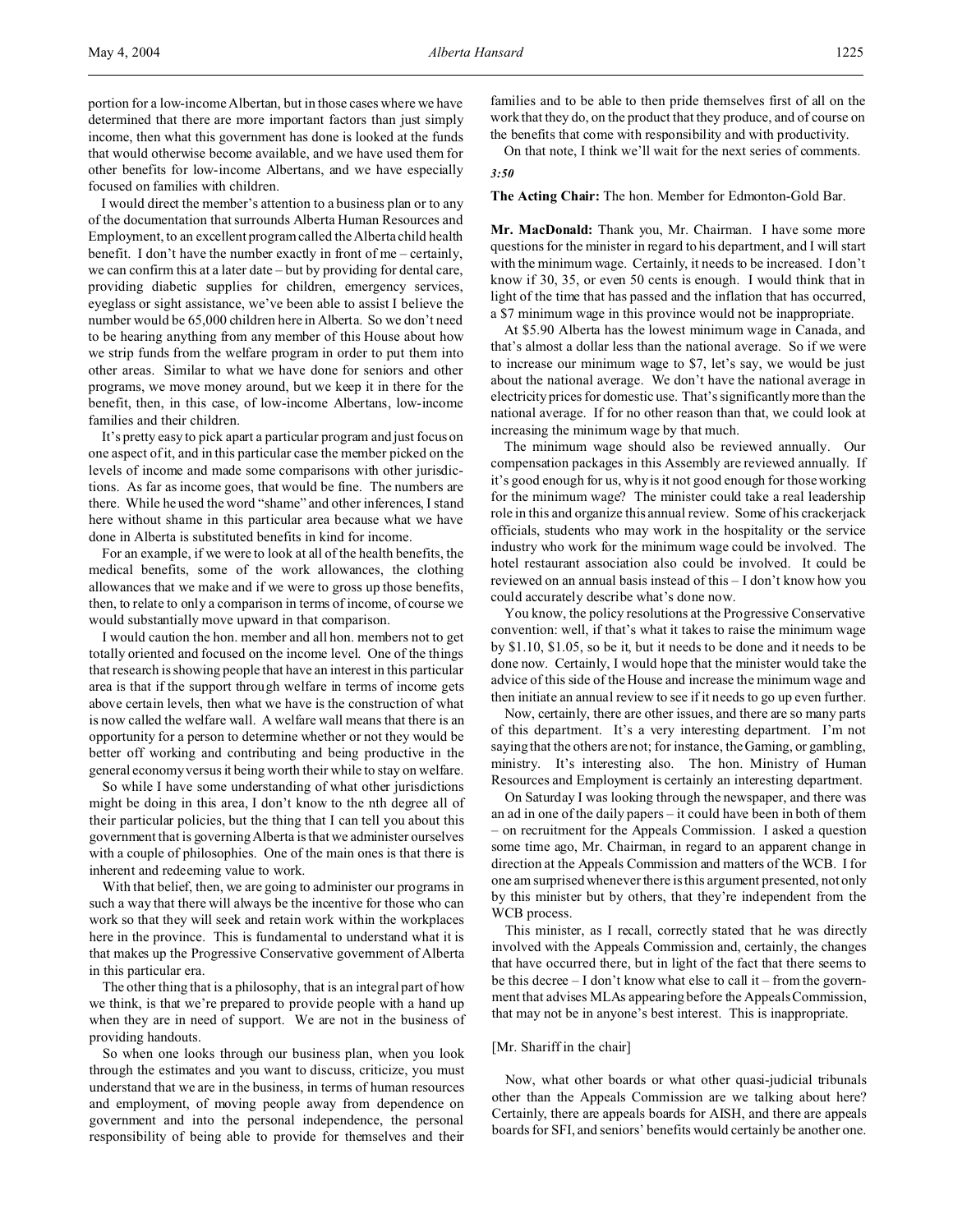Are those quasi-judicial tribunals also affected by this order, however it works? I wasn't informed of this. Government MLAs, obviously, were informed of this, but I wasn't.

**Mr. Dunford:** What are you talking about?

**Mr. MacDonald:** I'm talking about government MLAs appearing before the Appeals Commission on behalf of constituents. We had a question in the Assembly about this, oh, a month ago, Mr. Chairman, and this was information. I tabled it for public view.

This would be dated December 16, 2002, from the hon. Minister of Human Resources and Employment to the chief appeals commissioner, Mr. Pheasey, on MLAs appearing before quasi-judicial boards or tribunals, and I can read it for the members' interest.

Following our conversation, I have attached a copy of a memo from the Honourable . . . Minister of Justice and Attorney General regarding the concern of MLAs appearing before quasi-judicial boards and tribunals.

[The MLA from] Airdrie-Rocky View and Caucus Whip also sent this memo to all Government MLAs explaining why it is inappropriate for MLAs and Minister's to appear on behalf of constituents. I am confident the concern is perceptual that an MLA or Minister would be intervening in a quasi-judicial matter. You may want to share this information with your staff.

Signed, recognizing that we're in the Assembly, the hon. Minister of Human Resources and Employment.

That's essentially what that memorandum stated. There are others. There's another one dated October 25, 2002, from the Minister of Justice to the hon. Member for Airdrie-Rocky View.

I don't know what sort of problem there is with this. Does this also apply to, as I said before, other boards where a person representing a constituent may appear on behalf of a seniors' benefits appeal, an AISH appeal, or an SFI appeal? I don't know how many boards would be affected by this. I don't even know why and how all this happened. If the minister could not only enlighten this member on this but also the House, I would be very grateful. There are documents. I'm sure I tabled them, but if I haven't, Mr. Chairman, I apologize to the minister and to the House. I thought that I did after that question.

I think this is a very important matter. If it was all MLAs, I certainly wasn't informed. I've polled my colleagues, and they haven't been informed. What would the need for this be in the first place? I got a book, for instance, whenever I signed on, and it was a book basically dedicated to MLAs to make them understand the complex system of the WCB and how it all works and the old appeals process and the new appeals process. Why go to the time and effort of producing such a document if people are encouraged not to go before the Appeals Commission? I would just like to know where we're coming from on that.

#### *4:00*

On the Appeals Commission as well, while we're there, Mr. Chairman, I have some concern. I have received recent correspondence in regard to the Appeals Commission and a perceived apprehension of bias by a party that deals with the Appeals Commission on a routine basis. This party would be an advocate. Certainly, in section 11 of the WCB act "the Minister is responsible for the Appeals Commission." That was acknowledged in question period about a month ago in the House. But I'm concerned about the issue of confidence in the whole appeals process. This issue I don't believe is isolated. Other advocates are also expressing the same concerns. They maintain that there are errors in jurisdiction and/or application of policies, and these always occur to the detriment of the injured worker.

There's one specific Appeals Commission hearing chair mentioned here, and that would be Mr. Otterdahl. This is of huge concern, and I'm quoting again here from this correspondence: on several occasions we have objected to Bruce Otterdahl chairing a hearing; we believe that there is a body of evidence which shows that a panel chaired by Bruce Otterdahl issues decisions that contain errors in justice and/or application of policies; as a result reconsideration panels granted new hearings; a number of these new hearings resulted in the new panel issuing a total opposite decision, end of quote. Now, this is quite a serious issue, and I wonder what the minister is doing about it.

One solution to this matter that has been suggested in this correspondence would be to have the Ombudsman's office conduct a review and issue a report. They go on to say in here that there's a precedent for this type of action as a result of an incident at a Calgary WCB office. The minister at that time, in 1992, had the Ombudsman conduct a review and a public report on that matter. I'm wondering, in light of these allegations and to improve the confidence in the whole appeals process, if this minister at this time would not consider taking the initiative that was used by a former minister of labour in 1992.

I don't know how this whole appeals process is going to work out. I don't know if there are going to be any changes in the future on how we're going to appoint appeals commissioners and other individuals to the Appeals Commission. Certainly, there are restrictions and limitations in the WCB act in regard to those appointments. I have brought up that issue in the past with the minister, and I would like to know if we are going to be looking at any changes in how we appoint individuals to the Appeals Commission. It has been brought to my attention that previous employees of the WCB have gone on to work for the Appeals Commission, and I am of the understanding that that was not to happen because of the WCB act.

Now, with those questions I will take my seat and wait for the hon. minister's response. Thank you.

**Mr. Dunford:** I just want to address a couple of things that are coming out this afternoon. First of all, on the minimum wage I don't know if I've had an opportunity to put some of my thoughts into *Hansard*. Perhaps through question period I have, but this would be an excellent opportunity to of course do that.

I want to assure all of the members of this Assembly that I view minimum wage as a tool of economic policy, and as a tool of economic policy, then, I believe that what is inherently important are levels of unemployment. That being the case, there are some interesting situations that start to arise as one analyzes the material and especially when one looks at unemployment rates amongst young workers, and the definition of young worker would be between 15 and 24.

I think that as an answer to a question in question period I indicated that the correlation wasn't perfect, wasn't a 1.00, but there were indications that it would probably end up close to that. If you make a list just on a piece of paper and start at the top of the page, plug in British Columbia, for an example, with the highest minimum wage, and just go all the way down till finally you find Alberta down there at the bottom at \$5.90, then what you should do is get the most recent Stats Canada numbers and start up at the top of the list with the province or territory that has the highest number of unemployed and just go right down the list. Then look at a third list and look at what province has the highest unemployment rate amongst youth, and you'll find B.C. would be right at the top, and just list it right down.

As you go across, you're going to find a tremendous correlation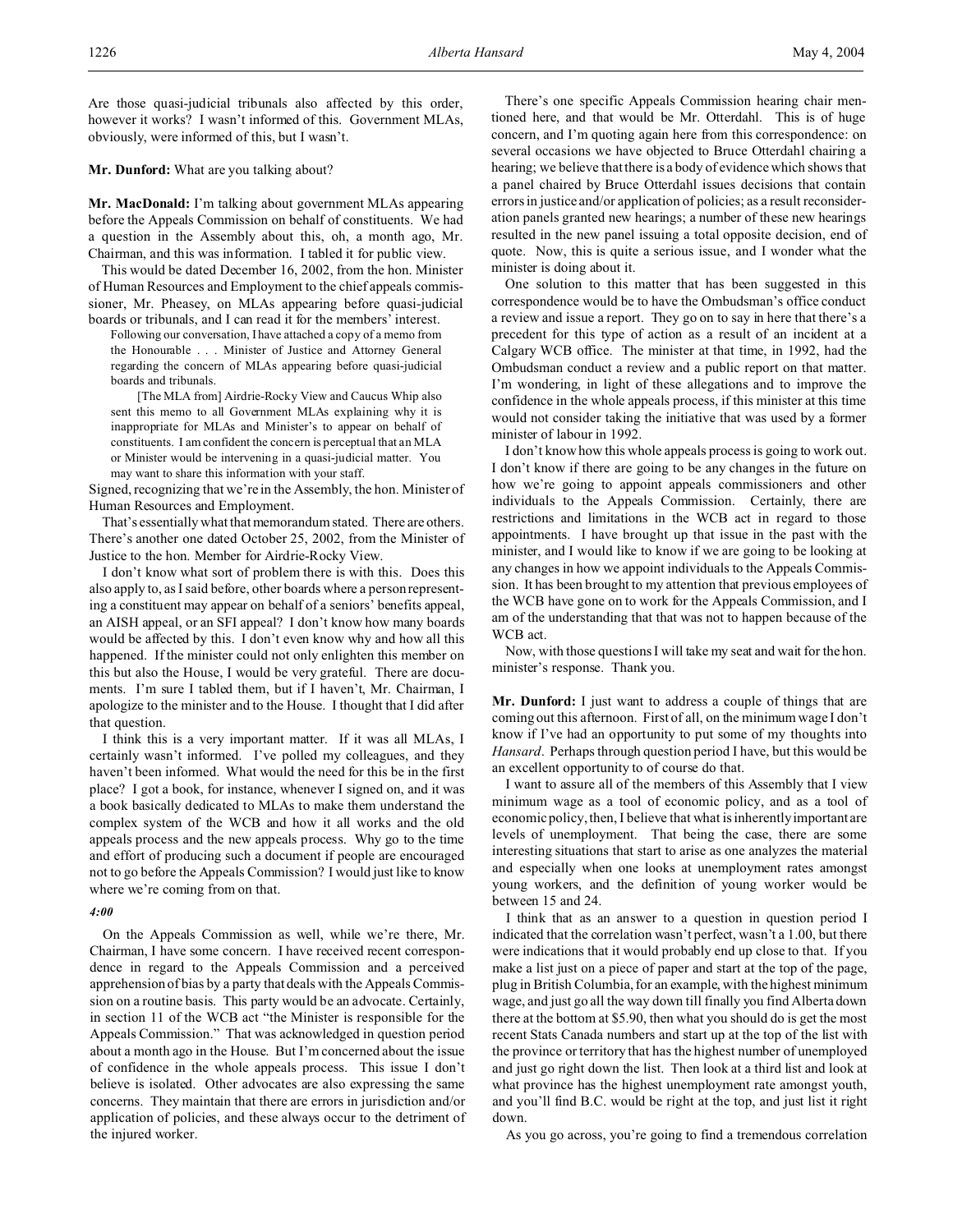of those provinces, and I would indicate, then, to the hon. member that based on that evidence alone, I would rest a case on the minimum wage.

The anecdotes that people provide me with: oh, this person's been working at minimum wage for six months, five years, whatever it is. Just advise them: go down the street. There are all kinds of for-hire signs on the windows and the doors of Albertans. Have them look at newspapers. Have them understand that 80 per cent of the jobs that are available never show up in newspapers. Have them go knock on some doors. No reason for anyone to be working at minimum wage in Alberta. The fact of the matter is that if we look at the numbers of people that are on minimum wage in Alberta, at 1.1 per cent, I mean, we can scoop up those folks in a heartbeat into other areas and, might I say, more productive areas.

Now, I'm not here trying to preach that people leave the momand-pop shop at the corner to go and find other work if they like working at the mom-and-pop shop. But if they like working at the mom-and-pop shop for the \$5.90 an hour, don't come and whine to me and have me try to give them an increase on the backs of the mom-and-pop shop. You know what? We're not going to do it that way.

Now, I don't disagree with some sort of mechanism to be put into place to review this on a periodic or even on an ongoing basis, but that'll have to be determined at another time. As indicated in my opening comments, currently as I stand here in front of you today there is no initiative that we have on our books right now to look at the minimum wage.

#### *4:10*

On the Appeals Commission side we have worked very hard to try to provide not only an independent tribunal, because many would argue, and I think successfully, that even before our ministry took the Appeals Commission inside our own shop, they were working in an independent fashion, but certainly the perception was not there. When you had an Appeals Commission that was tied so closely to the Workers' Compensation Board, whatever the reality was, it was being hampered by the very perception that an Appeals Commission constructed that way would not have the independence required for a modern and effective Workers' Compensation Board system.

So we made those changes. We took them into our shop to try to provide a better perception, then, of independence, and I think we're achieving that. We've got a ways to go, but I think we're headed in the right direction. Some of our severest critics have now started to I think recognize, you know, that we're working very hard in trying to resolve those particular issues.

Now, I'm absolutely sure that the hon. member tabled the documents that he's referring to regarding MLAs appearing at quasijudicial boards. I'm advised by colleagues of mine that perhaps there are some issues around natural justice as to whether a person that holds a political position in fact should be doing that. To my knowledge, even though there have been concerns that have been expressed – and perhaps coming out of this discussion today there's going to have to be some kind of a determination made by the government – I do not believe that I have instructed any of the quasijudicial boards that are under my responsibility not to hear a situation if, you know, an MLA shows up to represent their constituent. I don't think I agree with it, but I don't know that I've ever said that an MLA cannot do that.

I think it's unwise. I think there are all kinds of ramifications that can happen, especially for the MLA, especially if the appeal that they're making is turned down. I mean, how does he live with that constituent? But, in any event, I believe that to be a decision until further definition from the people that I report to. Again, while I

don't like it, I don't know that I've ever said that they couldn't appear. I don't know why they would listen to me anyway.

Appointments to WCB Appeals Commission. Now, this is one area where I have to admit to the hon. member that I consider myself to have failed. When we started to try to revise and modernize and streamline and all that other stuff the WCB system in appeals, I tried to remove the notion that appeal commissioners would have to be representatives of either employees or employers. I wanted the best people that were available, and if we needed 10 appeal commissioners, I cared less whether they all came from union ranks or they all came from teachers or business people or, you know, where they came from. I wanted the best people that were available.

We found that as we went around and discussed these proposed changes with stakeholders, we just could not get through on this particular point. There is still mistrust in the system. The employee representatives want to make sure they have their employee representatives on the Appeals Commission, and employers want to make sure they have employer representatives on the Appeals Commission. So we've proceeded in that fashion.

I don't like it. I think that all it does is perpetuate a confrontational type of arrangement within these quasi-judicial boards. I think it puts undue hardship on the person that has been appointed. Where are the loyalties? Sure, I can be appointed as an employee representative and I'm there to keep the interests of the employees in mind, but if the employee has no case, the utmost responsibility should be on a good decision on that particular case. Yet if there's somebody back somewhere in an employee group or an employer group that's simply adding up wins and losses, you know – I think it's a situation that could be done a lot better.

In any event, what we are doing as far as appointments are concerned is that I've instructed the chief appeals commissioner to develop a set of competencies, and we will publicly advertise positions for appeals commissioners. Those that qualify under those competencies will be further screened and priorized and sent to me as the minister so that I can do my job in taking those pending appointments through the orders in council to then provide them with the authority to sit on an appeals commission board.

With that, Mr. Chair, I'll be ready for the next set of questions.

#### **The Deputy Chair:** The hon. Member for Calgary-Montrose.

**Mr. Pham:** Thank you, Mr. Chairman. Thank you for the opportunity to join the debate on the budget of the Ministry of Human Resources and Employment. Before I begin, I would put on record that this minister and his ministry have done an outstanding job to provide service for many, many Albertans, especially for underprivileged Albertans, and for that I would like to thank him.

If I am going to stand here and list all the good things the minister and his ministry have done, I don't think there is enough time. I just want to make sure that that is on the record because next I'm going to focus on two weak areas of your ministry, and that doesn't mean that reflects badly on you or your ministry at all.

The first area I want to focus on is the WCB. This area is still a very troublesome area judging by the number of constituents who come and see me every week about their problems. For me it is a very, very complicated issue because we have a system where there is absolutely no accountability at all on the part of the WCB. When it comes to dealing with long-term injured workers, the WCB still follows a practice that they help these people for about two years and then they kick everybody off, and all of these workers have to try to prove their way back into the system.

#### *4:20*

For the small percentage of people who are successfully able to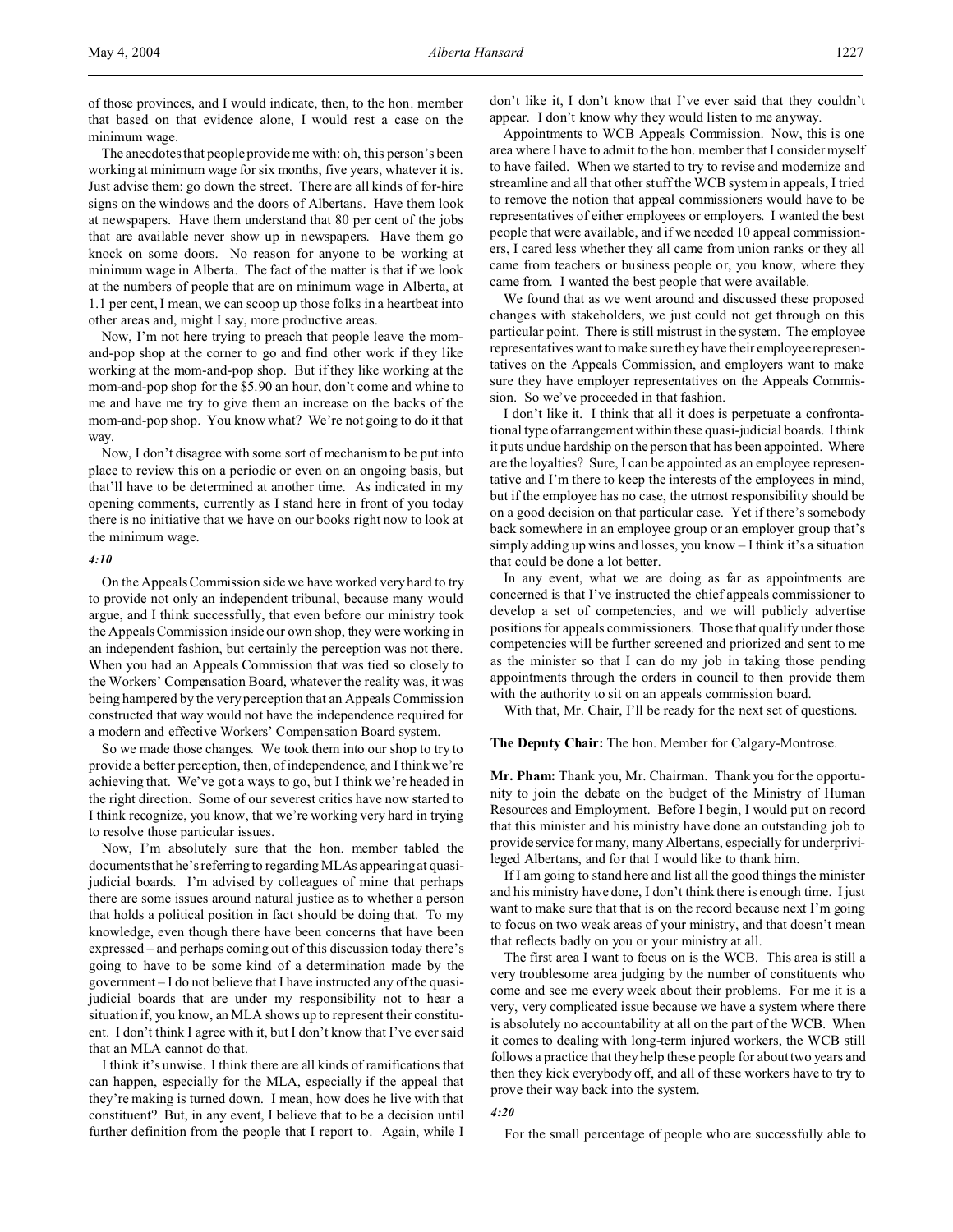find their way back into the system, WCB just gives them back the money that they owed them in the first place. So there's nothing there to encourage the WCB to do the right thing. There's every incentive for the WCB to force everybody off to save money.

Very few people in our society realize that the WCB may be the only organization in our society that is not under the control of the government, that is not under the control of the employers, and that certainly is not subject to any court challenge at all. When you have that kind of power and you have nobody as your direct boss, it can easily lead to abuse.

I have helped many workers dealing with the WCB, and what I found was a very frustrating experience. One case that comes to mind was last year. I brought it to the minister's attention. I helped that injured worker for 15 months to deal with the WCB. When he first came to my office, he brought with him the medical discharge report from the Columbia rehab centre. On that report it said clearly that this injured worker couldn't stand for more than one minute, could not walk for more than one minute, and could not sit for more than six minutes.

At first I thought that it was a mistake by the WCB, so I assured my constituent that it could be taken care of. I wrote to the case manager, and the case manager wrote me back, and then we took that case through the first level of appeal. At that time it was the Claims Services Review Committee. The Claims Services Review Committee reviewed all the documents I sent to them, and then wrote on their decision paper that they deemed this person fit and able to return to work. They also put on there, knowing the restriction, that this man cannot stand for more than one minute, cannot walk for more than one minute, and cannot sit for more than six minutes. It was so unbelievable.

I took the case directly to the CEO of the WCB. I sat across the table from him discussing that case with him for two hours. He gave me a written response still quoting these numbers and then saying that this man was fit and able to return to work. Nobody in their right mind could come to that conclusion with those restrictions.

Because of that, I talked to the minister and decided to bring the question to the floor of the Legislature. Miraculously, only after that did the WCB bother to correct the record and send out a note saying that: we have checked it out; his restrictions are 10 minutes for standing, 10 minutes for walking, and 60 minutes for sitting.

That proves a very, very important point. Through those 15 months, regardless of this person's condition, the WCB was under the belief that his restriction was one minute sitting, one minute walking, one minute standing, but they ruled against him anyway. That's systematic right from the top, from the CEO down to the case manager. The restrictions that we had there did not have any influence at all on their decision. Because of that, more and more people today are coming to us and saying that when the WCB has a monopoly and is unaccountable, it equates to a disaster, that injured workers, especially long-term injured workers, have nowhere to go.

A few years ago I brought to the House, to the Legislature, a piece of legislation, a private member's bill, and I believed it could solve the problem. We have to open up the system. We have to allow competition there to ensure that injured workers have a choice, that the workers have a choice of who they want to take their insurance with. That is the only way we can take that out of our hands. Today, even though we say it's arm's length from us, we're still morally responsible for it because we gave the WCB the monopoly, and the injured workers in our society have nowhere to go.

This ties very neatly into the second subject I'm going to discuss today; that is, the area of AISH. As we all know, AISH is a program that we set up in 1994, the assured income for the severely handicapped of Alberta. This program is there to provide financial and health benefits for the small percentage of our population who are severely handicapped and cannot work.

We haven't seen any increase to the financial benefit paid to these people since 1994. This is almost 10 years ago. This bothers me greatly because over the last 10 years inflation has gone up. The cost of living has gone up. The cost of housing especially in Calgary, where I come from, has gone up significantly over the last 10 years. So the financial assistance that was okay 10 years ago becomes relatively inadequate today.

However, if you look at the total budget, the total amount that we do spend on AISH, there is a significant increase each and every year. The problem that the minister mentioned earlier is that the rapid growth rate of the AISH program is much faster than the population growth rate in Alberta. Part of that, I suspect, is because there are many of those people who are on AISH today who should be on WCB. Some of the long-term injured workers who were denied WCB benefits in fact ended up on AISH, and this poses a very interesting dilemma because under the same watch of the same minister we have one person who is classified as fit and able to return to work by WCB and at the same time that same person is deemed as severely handicapped by his ministry.

Under one minister, under one ministry, should we allow this kind of conflicting information to exist? Can we say that both agencies are correct? Can we say that AISH is correct in deeming this person severely handicapped or that WCB is correct when saying that this person is fit and able to return to work? You know, one of them has to be wrong.

If we can get those people who theoretically speaking should be looked after by the WCB back to the WCB and stop the WCB from off-loading their responsibility onto the backs of the taxpayers of Alberta, maybe we can free up the resources to help the people who are on AISH today to see their benefits go up.

Mr. Chairman, when I raise these issues, I realize that they are very, very complicated issues, and this minister has tried to do more than many other people that I have seen in the past. So I feel that it's a little bit unfair to sound like I'm criticizing him, but it is not. These are just the facts, and these are very, very important facts because they affect the people who are the most vulnerable in our society, the long-term injured workers, those people who are on the verge of losing everything that they have: their family, their house, their own health, and sometimes even their own lives. So I feel obliged to speak out on their behalf because without people doing that, who will look after these people?

The same thing for AISH clients. These are people who are severely handicapped. They cannot go out and find employment. They are not bums; they are not lazy. I would applaud any effort we can make to find more money to help these people

Thank you, Mr. Chairman.

**The Deputy Chair:** The hon. minister, followed by the hon. Member for Edmonton-Strathcona.

**Mr. Dunford:** Well, thank you very much, and thank you to the member. This type of government style that we have would not work if we didn't have constructive criticism, constructive coaching coming from wherever it should arise. Certainly, I acknowledge the difficulties that the hon. Member for Calgary-Montrose has had, especially in the anecdotal evidence that was presented on that particular case. I don't know whether anybody would be consoled by this, but perhaps he will be to some extent. I don't know how many hours we have spent on that particular case. It's one of those that just doesn't seem to fit into some sort of easy resolution, so it will be ongoing.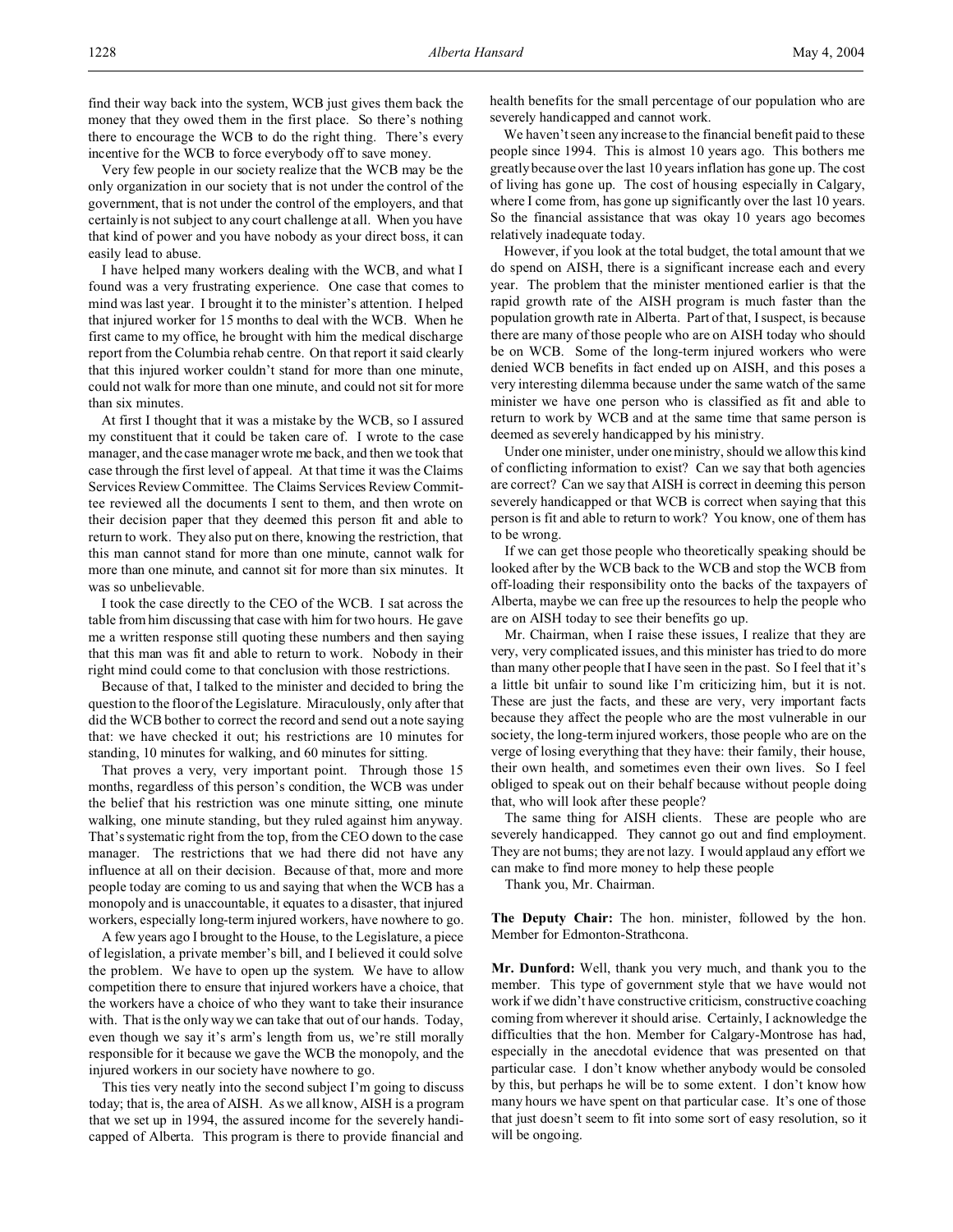#### *4:30*

I'm pleased to report to not only the hon. member but to others here in the House that those kinds of cases really are reducing. Ten and 11 years ago, when many of the members here in the House were first elected and came up here and started to deal with constituent concerns, there was a real serious issue around workers' compensation in this province. There were huge bodies, advocacy groups that were being formed working against the Meredith principle of workers' compensation, on which the Alberta compensation system is based, and I think it was in jeopardy. I think it really was.

There were calls then for privatizing a compensation system. Periodically there still is support, but with some of the recent situations that have happened in jurisdictions where workers' compensation has been privatized, there would be a cause, then, to question that support.

There's no question about the WCB system being a monopoly situation, but in most cases, by most standards of measurement I believe that you could call it a benevolent monopoly, and one that is truly working in terms of the provisions of WCB. They were simply that in place of the ability to sue an employer when a workplace incident happened that led to an injury or to a fatality, employers would collectively provide, then, a system that would do two things: one, it would take care of the injury, and then, secondly, it would provide rehabilitation to get the worker back to work or back into the workplace if they were no longer able to do their previous work.

One of the psychological issues that we deal with on a constant basis in this area is that when a worker suffers severe trauma and then once they're over that and they're in the rehabilitation area, quite often we run into cases where they want to made whole again. They want to be back to, you know, where they were previous to the incident, when they were 10 feet tall and bulletproof. With some of these injuries, Mr. Chairman, that's just not going to happen. They will never ever, ever be the same again, so the relationship then becomes a very delicate one as to what is the meaning of that Meredith principle in terms of getting them back into the workplace.

I mean, there are people there that are hired and trained and all that type of thing to do that, and it's not my position to make those kinds of decisions. But in terms of questioning the accountability, I have to be held accountable to some extent. I can't off-load the responsibility that the minister has to see that an act, you know, is being administered, so there's some accountability that way.

Certainly, the Lieutenant Governor in Council appoints the actual members of the board of directors of WCB. Now, here again we get into one of these areas where there shall be members representing employers, there will be members representing employees, and there will be members representing the public, so we have this confrontational kind of situation that could develop with the appointments. But as far as I can tell, with the tremendous job that the previous minister did in this portfolio and the job that I've tried to emulate, you know, we have a board that is functioning as a board of directors should be.

They've tightened up some of the financials. They've moved away from subsidizing employer assessments just because we had a bull market, as we did through the late '90s, when injury assessments were allowed to fall below the actual level that they should have been based on injury, so it was hiding the true fact here in Alberta that Alberta was a more dangerous place to work in than what one would ordinarily think in comparing WCB assessment rates. That has all changed. We no longer allow subsidization by an investment portfolio to impact on the WCB assessment. An industrial sector, you know, a sector that's covered by WCB, must pay the assessments that are indicated by the injury rates within that sector.

This is another reason, by the way, that every member in this

House should be supportive of health reform. Not only Progressive Conservatives but Liberals and representatives of the NDP should be supportive of this area because the injury rate is clogging up the system.

Part of the difficulty we're having with increasing WCB costs in a time when the injury rate is actually going down is – well, there are two reasons for it. The primary reason is, first of all, an incredible increase in the cost of drugs that are used to work on the injuries and, secondly, the wait times. People cannot get into the system without WCB starting to take, now, extraordinary methods to provide for treatment of injury and rehabilitation. As a matter of fact, they now contract for time in operating suites in the Leduc hospital and have had a tremendous improvement in reducing the time it takes for a WCB claimant to receive the kind of orthopaedic attention that they're requiring.

One thing that intuitively one would believe, just as the Member for Calgary-Montrose does, is that if you have people that are being kicked off WCB, they're going to end up on AISH, and that's probably quite true if it turns into a severe handicap. I want to indicate to the hon. member that I, as a matter of fact, in my first term and the first couple of years in my second term was quite public about how I thought that inaccurate decisions on injuries within WCB were in fact off-loading the situation onto taxpayers, that we were then supporting income through our AISH program.

So when I became the minister, I had the opportunity to try to do something about it. One of the things that we did, then, is that we commissioned a study to try to track as best we could the names – and there were some privacy issues, but we had to try to work around those, and I don't think we violated anybody's privacy. In any event, we tried to use what information we had through AISH and correlate that with the information that was available to us through WCB.

## *4:40*

Again, not having the study in front of me, after the study of an incredible number of cases in the databases that were available to us, it was a very small percentage of AISH cases that we could relate back to work injury. Even if we could relate it back to the fact that the person may at one time have been on WCB, we then immediately ran into that clash of jurisdiction: you know, was this disabling condition now a result of a previous work injury, or was something else involved? So we weren't able to draw any clear conclusions on that, but that's something that with the health information now as we advance in technology, it will be worth while to take a look again on a periodic basis.

I do agree with the member in that sense. If a person is unable to work and the reason for it is because of an incident that happened in the workplace leading to that injury and that disability, then it ought to be the employers of this province that are funding that person, you know, back to work or for the rest of their lives, if that's what the case is, and not off-loading to the backs of taxpayers through either Alberta Works or AISH.

To gently correct the member if I can – because after all he did say extremely nice things about me, and I want to maintain that level of co-operation – AISH was formed in 1982. It's gone through some revisions and that sort of thing over that period of time, and I believe that the last increase in the AISH program was 1999. In any event, he's quite right. It's been a long time since we've increased the income levels in AISH, and it's something now that under the legislation we have to do this fall.

You know what? I think there's justification for looking at income levels in this area. Many of the 32,000 people that we have on AISH do not have assets. They don't own a car. They don't own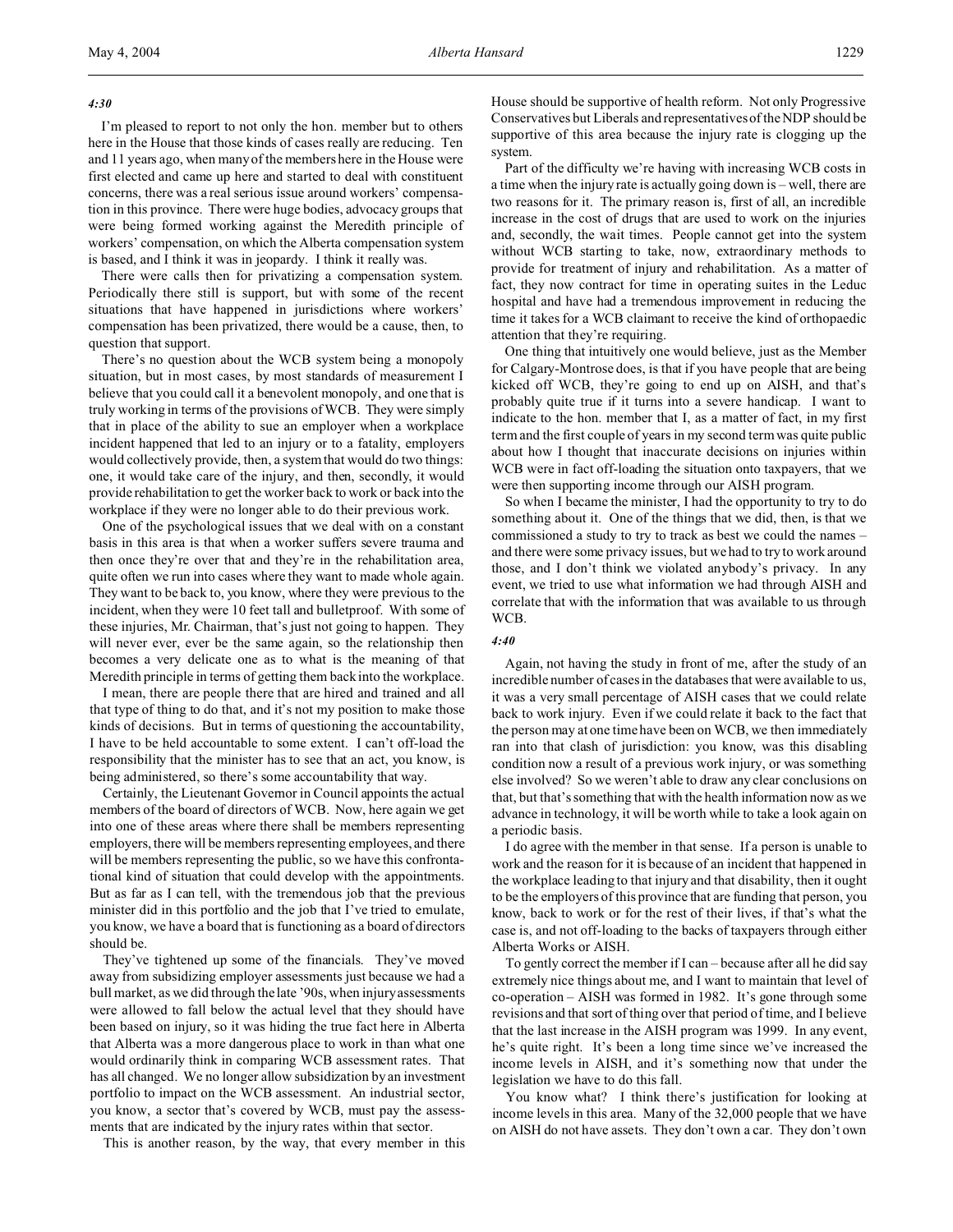a house. They're in shelter situations and sometimes shared accommodation. They're trying as best they can to get by. Yes, the question is there: can you get by on \$850 a month? Unfortunately, as the member pointed out, we've had tremendous increases, actually, in the AISH budget line item. We're now up to \$393 million that we're spending in that area, but again to reaffirm what the member has said, we have found in the past and currently it's still happening that the AISH caseload is increasing faster than the demographics.

Now, in case people reading *Hansard* wonder what the demographic is, basically it's increasing faster than the normal growth that we're seeing within the population. So something is happening there, and we have to find out what that is.

The other thing, and again the reason for NDP and Liberal support for health reforms with the government, is that tremendous increase in medical costs. That's what's eating the lunch of the AISH budget, and that's what's holding us back from looking at various things that we could do within the AISH program.

Before I leave it and just in case AISH doesn't come up again this afternoon, I want to say that the other thing we need to look at with AISH is whether or not we've got it right. What happens now is a person comes and applies for AISH funding, and of course there are all kinds of criteria, and I'm not going to object to the criteria. They actually have to become eligible from an income standpoint for AISH, and then, even if it's just a dollar or something, they'll get a medical card. But many benefit plans are indexed to a consumer price index or something, so we have many, many people in Alberta that are actually not eligible for AISH even though they're severely handicapped because their income might be a dollar or \$5 or a hundred dollars over the allowed AISH income entry level. It's a rhetorical question here in the Assembly today, but it's going to be a question that will be put on the agenda when we have our formal AISH review this fall.

We've got it the wrong way around. What we should be looking at is: does a severely handicapped person need help with the medical issues that they have, having access to a medical health plan? Once that's stabilized, then let's look and see: well, now, what do they need for income? So I think there's a major, major revision that we need to at least analyze in this review this fall.

I think I got myself off on a small digression, and I want to come back to it in case AISH doesn't come up again. I talked about the people that really had nothing and that they probably needed some more income support. A good way to pay for that, ladies and gentlemen of the House, would be to look at the basic unfairness of the income support program under AISH. When you have somebody that can own a house, can own a vehicle, can own a second vehicle if it's been remodified to fit the disability of that person and when they could have \$99,999.99 of cash in a mattress where they're not getting any income from it, basically, then, they could stand side by side with that person who has nothing – has nothing – and the two of them are going to get the same income. There's a basic unfairness to this program, and we need to get that resolved.

#### **The Deputy Chair:** The hon. Member for Edmonton-Strathcona.

**Dr. Pannu:** Thank you, Mr. Chairman. Rising as I am at nearly the end of the debate, there are advantages to it. Most of the questions have been asked, and the minister has addressed some of them at greater length than others. So there are advantages to it, and the disadvantage, of course, is that the time remaining is short. The minister may not have the time to answer the questions that I will have, and I'll have to work hard to frame questions that don't run the risk of repeating what has already been asked.

Since the minister was, before he just sat down, talking at some length about the AISH program – and he did that just in case, he said, questions about AISH don't come up again – I am going to ask some questions about AISH.

The minister has now been in charge of this program and with the current responsibilities associated with his portfolio for over three years, since 2001. I have heard the minister several times, and I've asked him questions and other members in the House have asked him questions about the need to revise upwards the AISH income component of the assistance that needy Albertans receive. He's returned to this basic unfairness of the system.

#### *4:50*

It really boggles the mind to see a minister who has been in charge of this portfolio, who has the responsibility for this particular program for the last three years, repeat at the end of three years and three months, perhaps, that the system is unfair. It's just amazing. Is the minister unable to or is he simply not willing to act on it? My fear is that he is using this argument, which really is a fiction, it seems to me, to justify his procrastination on taking action on something that he really needs to take action on and take responsibility for it.

I'm not going to be engaging in, you know, back and forth just for the sake of it, but I do want to raise some questions about it. The minister recognized and said that the last time some increase in the income component of AISH assistance was made was in '99, and it was a very small one. Over the last 11 years the amount of money has remained more or less the same.

I just want to ask the minister to perhaps have his department do some calculating and examine the amount in real dollars – real dollars – let's say since '99. In '99 \$855 was the amount that recipients were getting as part of their income assistance. Now, if \$855 was barely enough in '99 to meet the subsistence needs of AISH recipients, what amount would be needed now given the inflationary costs to what this \$855 is targeted for at this point? Or what's the real value of \$855 in 2004 dollar terms? That's what I would ask the minister to perhaps think about, and if he knows the numbers, maybe he can share them with us.

Given the fact that \$855 in '99 was there to meet the very basic minimum subsistence needs, how does he expect the same Albertans to wait perhaps another year or more before the minister's review, which he now says will start some time in October, is concluded – I don't know when, how long, what timelines he's giving for this review to happen – and then for him to again consider taking action following the report being received and due consideration has been given to its recommendations?

Given the tone of the minister's comments on the unfairness of the system that he's talking about, I frankly worry about what this review is going to be about. Is it going to in fact bring in new standards with respect to the AISH income entry levels? The minister said that they're already very strict, that not everyone who applies for qualifying for the AISH program does in fact get accepted in the program. So there are standards. The standards seem to be quite strict according to the minister himself.

Can I get some assurance from the minister that these standards will not be sort of tempered in a way in order to exclude people who need that assistance in terms of the standards currently in place? That's something that I would like the minister to please address if he can.

I listened to the appeal and the comments that the hon. Member for Calgary-Montrose made, and I just want to encourage the minister to pay attention to it and not delay without any firm timelines his readiness to take action to provide added income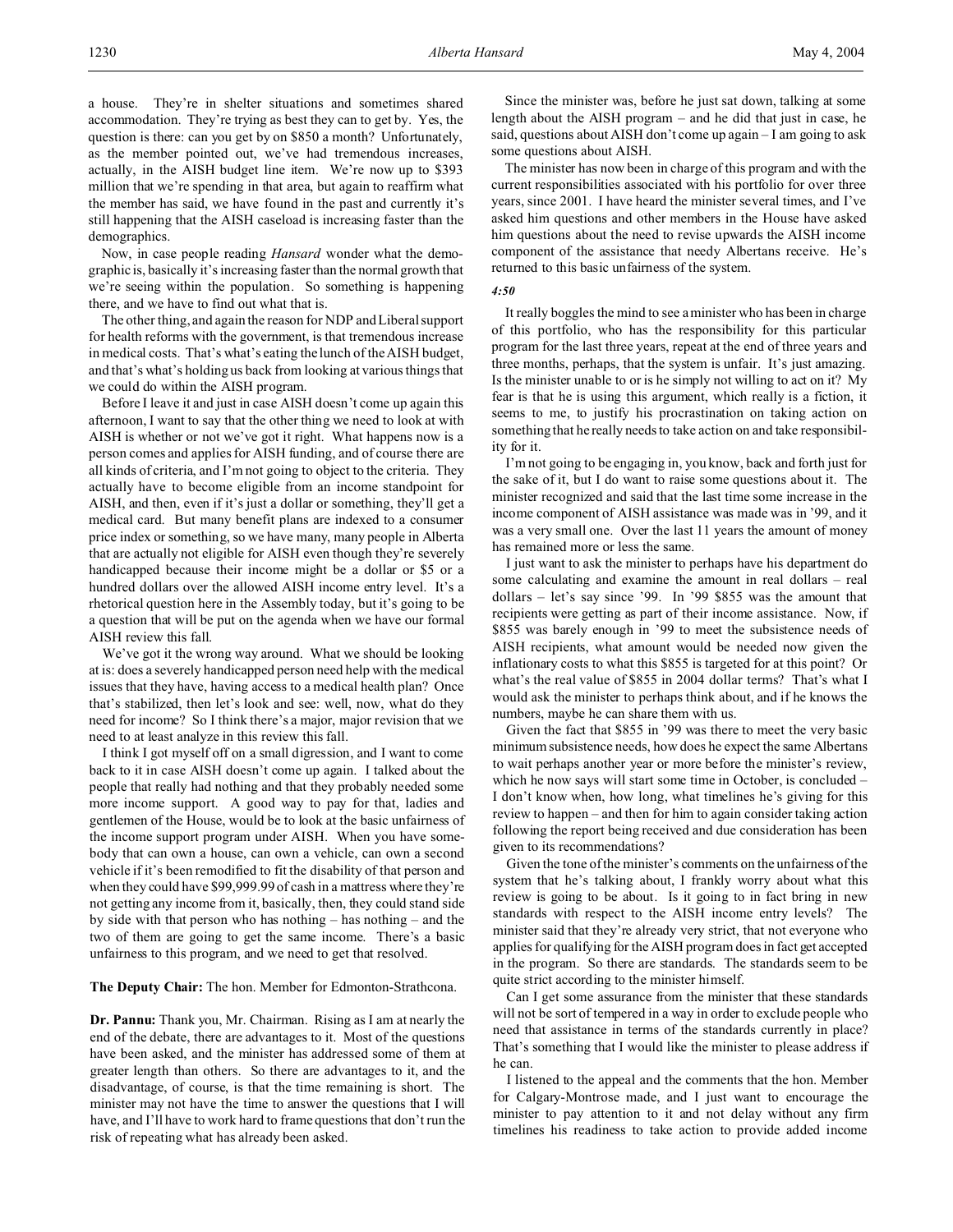The minister did say, I think, in response to the question from the Member for Calgary-Montrose that very few WCB cases that are in limbo qualify for the AISH program or in fact are AISH recipients. The minister did say that it's a very small percentage. I wonder if the minister has any sort of general idea about what percentage they might be and if it's been declining. My impression from what the minister said was that people who may be injured at work and are awaiting the WCB decision – and in the meantime some of them become AISH recipients – their numbers in proportion as part of the total AISH recipients has been going down. I wonder if the minister would want to clarify that a bit to say at what proportion they might be at this time as we talk about it.

So if the minister would please give us some assessment of the real dollar value today of \$855 compared to the '99 costs and dollar value at the time.

My second question to the minister is a simple one, an easy one. As part of the government's report, the MLA committee considering a review of the Labour Relations Code, the minister decided to reject one of the recommendations which had to do with bringing agricultural workers under the labour code. The minister has decided to reject that particular recommendation at a time when in fact there's a great deal of emphasis in the government to transform our agriculture in a way so that we add value to most of the things that we produce on a farm or on a ranch, which would mean, therefore, that more and more people who may not be covered currently by the labour code but need that coverage will be working in agricultural production and processing. WCB is one area, particularly for people who work in ILOs, intensive livestock operations. Their numbers, I guess, are increasing. I'm sure that most of them are not necessarily full-time workers, but regardless there are increasing numbers, perhaps, of Albertans particularly from rural areas who seek and find work in intensive livestock operations around the province.

The size and number and intensity of this kind of agriculture activity is growing. In fact, it's one of the key policies of the government to encourage and help in the growth of this sector of the agricultural production. Why is it, then, that in spite of the fact that the numbers of people who work in ILOs or in agricultural operations in general is growing – these are wage workers; these are not just workers who work as part of their family operations – we deny them coverage under the Labour Relations Code? Therefore, also, they're denied coverage under the Workers' Compensation Board.

So if the minister would please make some comments on the real reasons as to why he has decided to reject what I thought was a very reasonable recommendation made by a committee that he himself appointed from his colleagues in the backbenches of the government caucus.

My third question to the minister is with respect to the salting and MERFing issue. The minister did make a few comments on it a couple of days ago, I guess, in question period. I have here a news release from July of last year from the minister's office which draws attention to the MLA report, and the minister knows that the building trades are strongly opposed to any changes to present practices. The minister has received the report from the committee studying these issues. My question to him: what actions does the minister plan to take and, if so, within what kind of timelines?

#### *5:00*

A few other questions for the minister. The minister has also of course resisted any suggestions for an increase in minimum wage

rates. I think that even last week or 10 days ago when he was in Banff, he continued to reject any suggestions coming in from some friendly sources to him that there's a need for Alberta to move forward on this. I just yesterday tabled a letter from three churches on the south side in Edmonton, churches representing more than 14,000 parishioners who are urging the government to take action to increase the minimum wage.

So there is a whole spectrum of voices urging the minister to change his position on the minimum wage. It's not just the New Democrats. It's not just the opposition side of the House that is calling on him to take action on this. People who are not engaged in partisan politics are the ones who are in fact in very large numbers convinced of the need to increase the minimum wage in order for the government to do its part so that the Albertan who works at the lower end of the wage levels can make a living wage.

The minister says that he is not going to listen to me on this.

### **Mr. MacDonald:** The Minister of Energy says that this is dogma.

**Dr. Pannu:** Oh, the Minister of Energy – it doesn't surprise me – sees it as dogma. In Banff I guess he must have put some plugs in his ears when some of his own friends were calling for a similar increase, when social justice groups such as the people who have concerns about poverty, people who have concerns about the growing number of working poor in Alberta are asking the minister to do something so that those people who are willing to work and work hard should at least at the end of the week, at the end of two weeks, at the end of the month bring home a wage cheque that helps them pay their electricity bills and pay their gas bills, that thanks to the government's policies have gone up, and pay their health care premiums, which thanks to the government have gone up. In order to do that, the minister has to take action.

I don't know why he is digging in his heels. It's not a partisan issue. It's not something that New Democrats are the only ones asking the minister to act on and do some rethinking on. It is Albertans at large, from all walks of life who see problems with the minister's position on this minimum wage. It's the lowest in the country. It's the lowest in the country, and the people who spend most of their money, most of their wages, on basic needs – that is, shelter, food, housing, clothing – are the ones who are hit hard by this.

People who work at the minimum wage level or close to the minimum wage level are young people, are recent immigrants, immigrant women in particular. They are a very specific social segment of our working population who are disadvantaged by the minister's intransigent position in refusing to change the minimum wage. These are the people who need help. These are the people who would be helped. They would love to be independent. They don't want the government to supplement their low incomes. They want to be able to earn on their own and have pride in their independence.

The minister's policy, in my view, directly or indirectly in effect creates the dependence on government handouts to top up their incomes in order for them to survive, in order to pay their bills. The minister needs to see the reasonableness of the requests that are coming to him, the pressure on him on the need to change the wage.

So that's my question on the minimum wage. I urge the minister to rethink his position in light of what he's hearing, not only from me as leader of the New Democrat opposition but what he's hearing from church leaders, what he's hearing from community leaders, what he's hearing from people across party lines, including his own party.

One other question the minister would certainly like to, I think,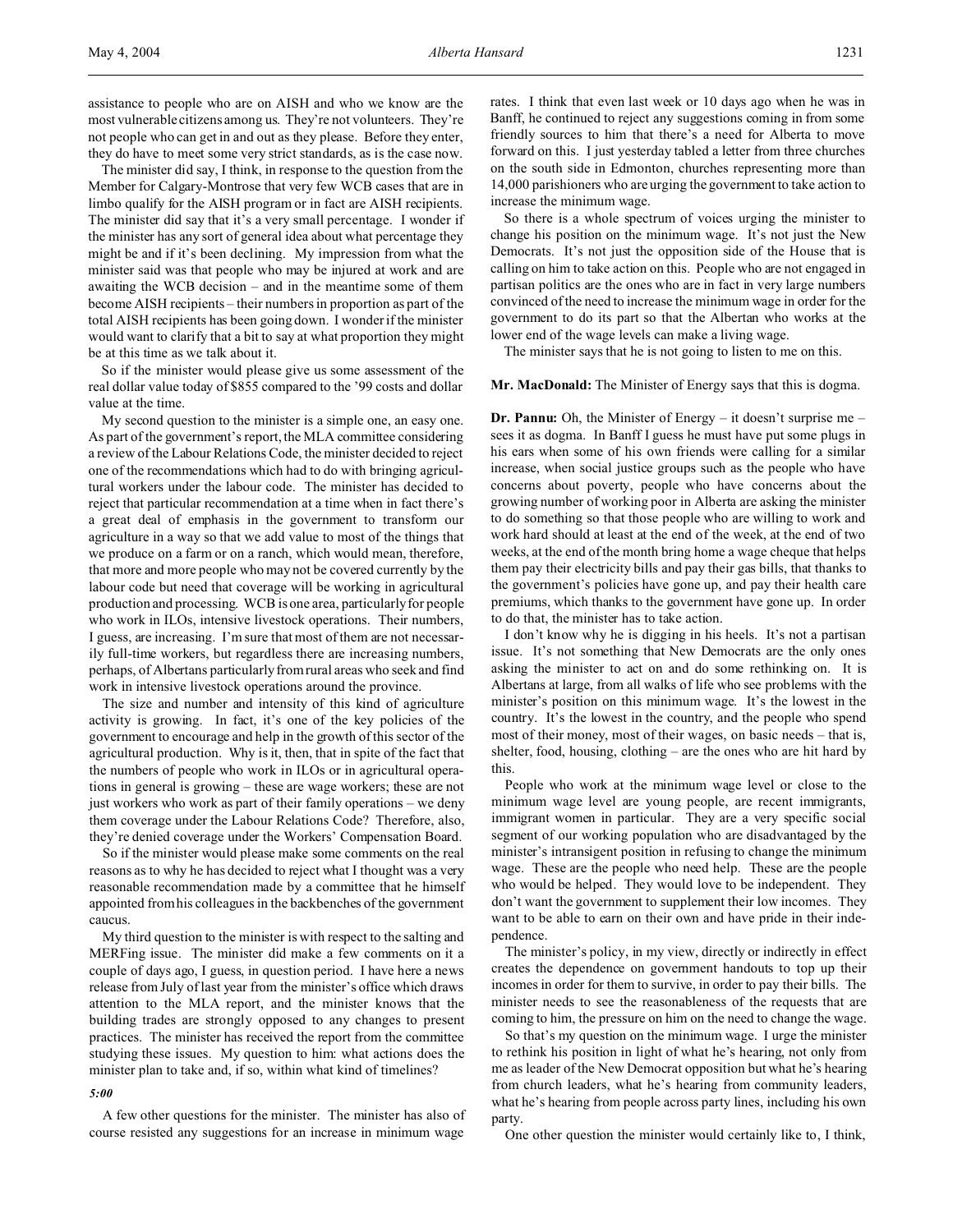answer as well. The minister some time ago promised that there would be an independent review of the long-standing, contentious WCB claims, and those outstanding claims pushed some people over to AISH, I must say. The minister is concerned about the pressures on the budget in the AISH area because the costs are going up and the numbers are increasing. One way in which you can perhaps stop that pressure is by resolving these contentious WCB claims so people get their claims settled and they can return to their lives which don't require turning to AISH.

My question to the minister: why has the minister not acted on this? Why has he changed his mind on establishing an independent review for the long-standing, contentious WCB claims?

I will conclude with this, Mr. Chairman. The minister has, I'm afraid, only a few minutes, but he can answer the questions in writing.

### **The Deputy Chair:** The hon. Member for Calgary-Currie.

**Mr. Lord:** Thank you, Mr. Chairman. I'm pleased to rise and ask a few questions as well. I realize that we're running out of time, so I'll try and be quite brief on this. I'll go through them quite quickly for the minister if he could answer some of these questions. If he can't answer them today, perhaps at a later time.

My first question, of course, is on the earned income tax credit, EITC, the alternative to raising the minimum wage that we keep hearing about today. As anyone who has studied the issue thoroughly knows, raising the minimum wage not only does not cure poverty; it may in fact increase it. Anyone who takes a responsible position and does their due diligence would not be recommending increases to the minimum wage, but they may well look at the idea of earned income tax credits.

I'm wondering if the minister's department has had a chance to look at the EITC concept, which basically takes the approach of reducing clawbacks for people who do go out and get employment and, in fact, reverses the flow there. It tops up their paycheques if they do work.

It's also known as the incentive to work program and is credited with lifting millions of people out of poverty in the United States, unlike raising the minimum wage, which we all know raises the unemployment rate among youth and helps bankrupt small business owners and does a whole bunch of other damage in society that we are aware of. I wonder if the minister could speak to that as well.

The AISH program I have some questions about. I know from my research that in 1980, when it was started, we had about 5,000 people on it. It cost about \$25 million a year for that program. We've seen almost stratospheric growth in that program. It now has, as I understand, some 33,000. That's 5,000 to 33,000 people in that system. It's gone from \$25 million, as I understand it, to something like \$349 million. So the amount of money that this government has put into the AISH program has been almost perpendicular in terms of its growth, but because of the larger number of people getting onto the system, individuals are unable to see the increases that they need.

I'm wondering if you can talk about some of the explanation of this phenomenal increase in funding that we're putting into the AISH program and why it isn't trickling down to individuals. Maybe we have to look at screening the growth of the population of people on that program, and perhaps we have to look at some of the front-line people and how difficult it is for them to say no sometimes to people who maybe are not severely handicapped and what incentives and what performance benchmarks we might have in place of that.

The main thrust of my questions today, Mr. Chairman, is I'm really wondering – it's called Human Resources and Employment,

and all the focus is on employees and employment, in my view, and I'm a little concerned about the human resources side and, in particular, a group of individuals in this province who I think are one of our greatest human resources, but they're not employees. They're in fact owners of small businesses. They are people who decided one day for whatever reason – perhaps they could not find employment; perhaps they could not get a job – to get off their duffs, go out there, and try and create a job for themselves, try and create a little business. So they started their own small businesses only to find out just how incredibly difficult it is to succeed in a small business. To me, those are some of our best and brightest people. They're selfreliant; they're trying to stand on their own two feet.

| ×<br>۰. | ٠ | I      |
|---------|---|--------|
| $\sim$  | - | ×<br>٧ |

What do we do to help them? What do we do to help reduce the risks of failure when we have 4 out of 5 of them failing within five years? What are we doing to help them in terms of a social safety net when they do fail? I mean, the reality is that they don't qualify for unemployment insurance. They don't qualify for any of these programs, in fact, if their small business goes broke and they find themselves again unemployed, where they started. I'm just really concerned about what we do to help small business owners.

Just along that line, I recognize the tough job that the minister has here. I mean, there's just never enough money, way more demands than resources, and of course, you know, so many – I characterize them as socialist – kind of concepts looking at short-term gain and forgetting about the long-term pain attached to that, just so much focus on trying to solve short-term problems and what I call treating symptoms instead of the disease. Frankly, it makes it virtually impossible to focus on the cause and the cure of some of these problems when there's just so much demand to alleviate the shortterm pain instead of solving the disease, as I say.

I recognize the tough job that the minister has on this, but I do want to kind of stress that if we're really going to solve some of these poverty problems in our society and some of these issues, we really do need to focus on helping people that maybe can't find a job: help them create a job, help them start their own small business.

We all know that most new jobs and most new wealth in our society comes from small businesses. In fact, almost all business is small businesses. Most new wealth and most new jobs come from small business, and we have 4 out of 5 of them failing – failing even in this province, the very best province in the country – in the first five years. I look at that and say: well, that's a success rate of 1 out of 5. What could we do if we could get that success rate up to 2 out of 5? Would that not double the new wealth creation in this province and double the new job creation in this province? What would that do towards solving poverty in this province as opposed to just handing out lots of money and paying people to sit home and taking away their incentives while at the same time some of our best and brightest are facing huge barriers and huge obstructions and huge risk in trying to succeed with their tiny little business, oneperson companies that may then become two or three. It's really a terrible situation.

**The Deputy Chair:** I hesitate to interrupt the hon. Member for Calgary-Currie, but pursuant to Standing Order 58(5), which provides for the Committee of Supply to rise and report no later than 5:15 p.m. on Tuesday, Wednesday, or Thursday afternoons, I must now put the question.

After consideration of the business plan and the proposed estimates for the Department of Human Resources and Employment for the fiscal year ending March 31, 2005, are you ready for the vote?